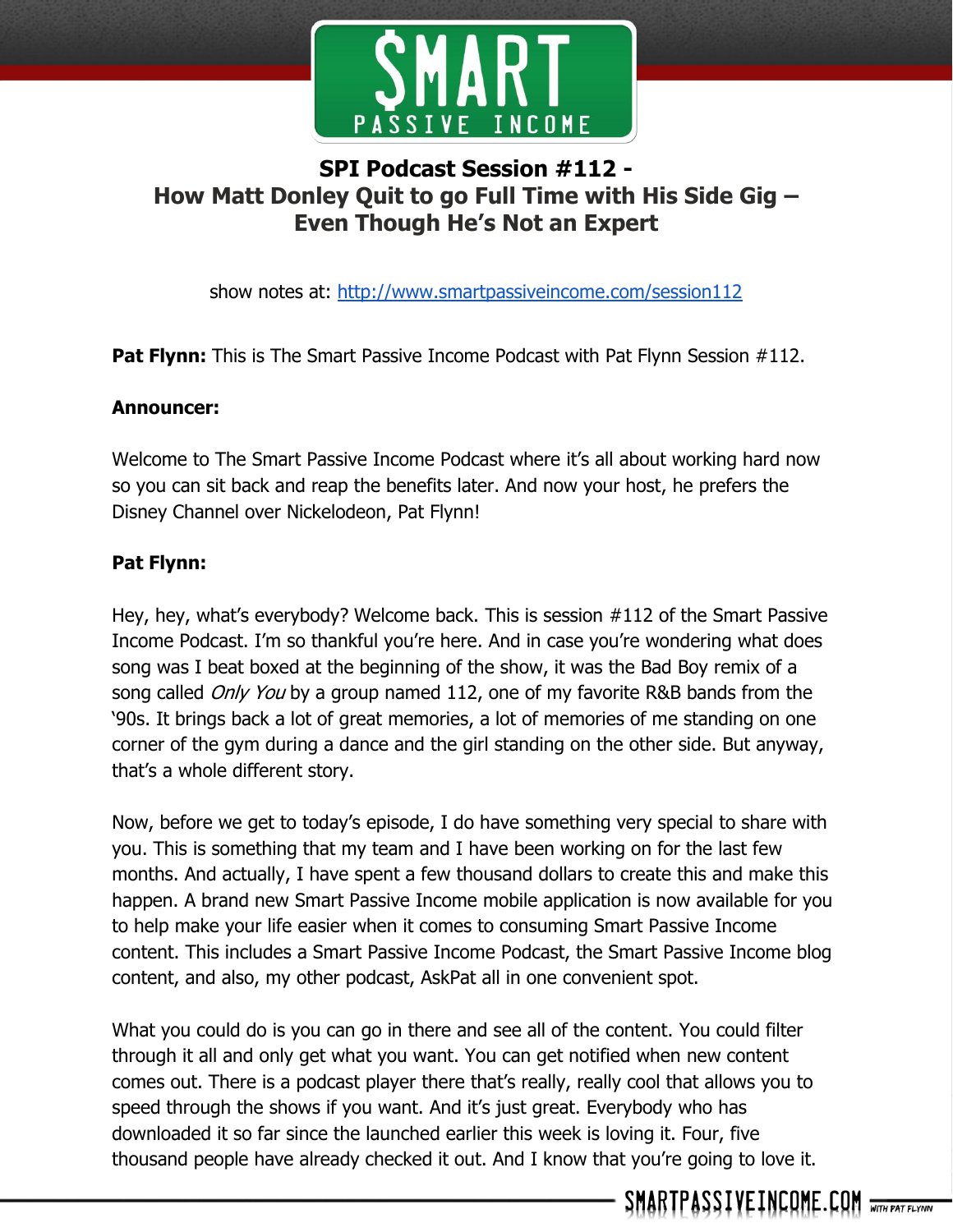

So, head on over to [SmartPassiveIncome.com/App.](http://smartpassiveincome.com/App) You should probably stop this episode right now and go to iTunes and look for Smart Passive Income or go to SmartPassiveIncome.com/App. Download it and then resume this episode and see what it's like and tell me what you think. I know you're going to love it.

Currently, as of today, I'm recording this in June 2014, this is only available for the iPhone. Now, don't worry Android users. I made the mistake last time of not building an application for you and that was a huge mistake because there is just probably more of you. But an Android version is coming your way. But currently, it's only available on iTunes.

And if you're listening to this in the future, just go to the same link, SmartPassiveIncome.com/App. If the Android version is available, you go to the landing page. It has both options there for you. One more time, SmartPassiveIncome.com/App. I know you're going to love it.

Now, let's move on to today's featured content. I have a great interview with a guy who has an amazing story who – his name is Matt Donley and he runs a site at [MasterSketchup.com.](http://mastersketchup.com/) And I really resonate with his story because I actually used Sketchup myself quite a bit when I was still working in architecture. Sketchup, you'll hear Matt explain as a software that allows you to create 3D models and stuff and then you could print them or you could turn them into different renderings for photo realistic images and all these cool things.

Well, Matt created this site on the side. He had a 9 to 5 gig before. But then February 4th of this year, he sent me an email that said, "Pat, I'm about to let go." So he was giving me this information about his business that was doing really well on the side and he told me he was going to let go and quit his job, which was awesome. I was so happy for him.

And then a week later, actually, just a few days later, he sent me another email that said this, "Oh crap! I'm so terrified right now. My boss is really disappointed. I feel like I'm 'giving up on the team.' I was expecting to feel so much happier right now. But I just feel awful. I hope it gets better from here. I wish I have someone to talk to who actually understands what I'm doing. Everyone is acting like I'm completely irresponsible or don't know what I'm doing. They don't understand that I've been planning for this outcome for 2 years."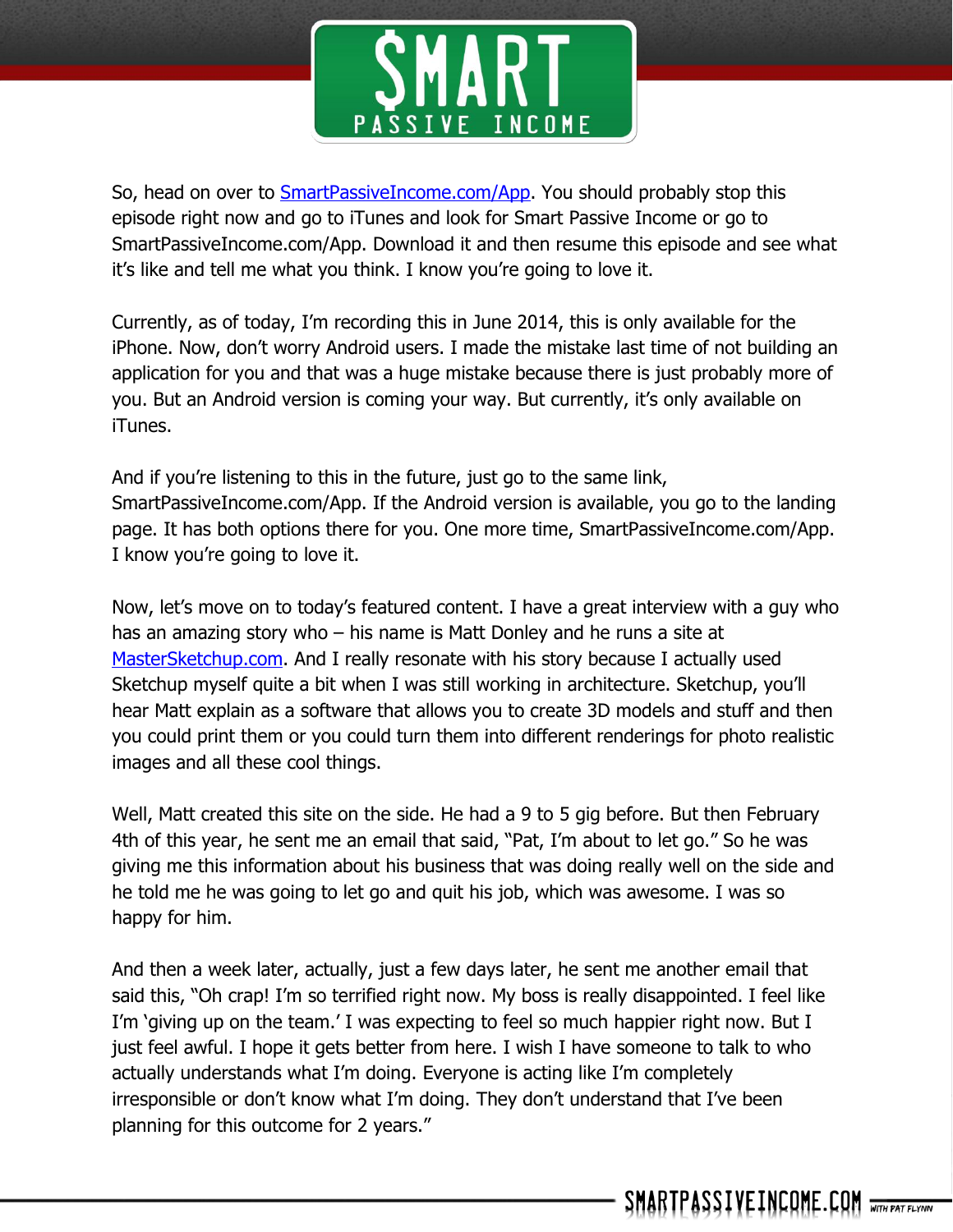

That's crazy because he has been working so hard. He has been doing great with his side job and then all of a sudden, he feels like he's sort of ditching his other employees. But really, he took control finally. And then he sent me an email a month later that said, "Pat, unemployment is great! Things are going well." And he showed me some numbers that were just staggering about how his business was doing.

And what I love most about the story like many of the other stories and the interviews I have here on the show, this is another case, another example of somebody who is building a business by providing value to somebody in a way that's different than just, "Hey, here's how to build a business or here's how to build a blog or here's how to be an entrepreneur." This is somebody outside of that space who is generating an income online by sharing information that he or she has learned that is useful for somebody. Very, very similar to my story, getting started online, sharing information to help people pass the LEED exam.

Well, Matt is helping people understand how to use this software which a lot of people are using and it's growing. And he's even getting recognition from the parent company which is awesome. So let's just dive right into it. Here is Matt Donley from [MasterSketchup.com.](http://mastersketchup.com/)

Matt Donley, what's up? Welcome to the show. How are you?

**Matt Donley:** Pat, this is absolutely incredible. Thank you so much for having me on the show. I've been a long time listener. Really, I consider myself like a student of yours because I've just been following you for so long and applied so much of what you have taught and I've applied it and because of that, I have gained success with my website. So thank you for having me on the show. This is awesome. I'm really excited to share my story.

**Pat Flynn:** Oh, this is going to be fantastic. I was just looking in my email archive actually when I was trying to figure out what your Skype address was or Skype username and I saw that we've been talking for a quite a while. Since April 2012, we've had some conversations via email together.

# **Matt Donley:** Yeah.

**Pat Flynn:** I was looking back at some of those emails. I mean you've progressed so much. I mean you've gone full time with this now. And let's just go right into your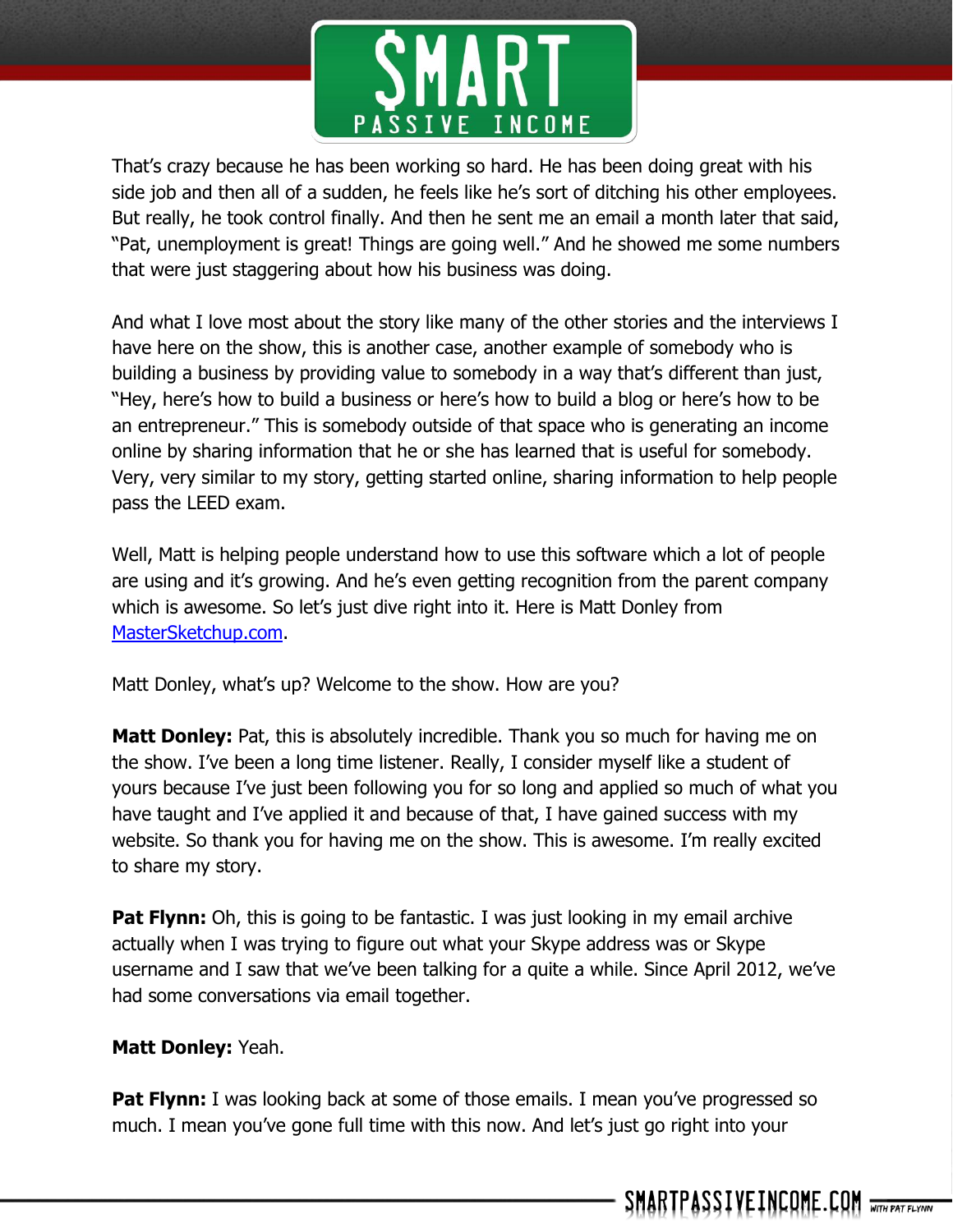

story. How did you – or what were you doing before what you do now? Like how did you get started with all of this?

**Matt Donley:** So, I've kind of always been interested in the make money online, just somehow I knew  $-$  I had to figure out how to make money online. I've always been interested in web design and that sort of stuff. I mean even when I was in like middle school, I learned HTML like back in the late '90s. And so, I had always kind of messed around with web design. Throughout high school, I actually became a carpenter so it's like completely different from making money online. I never did like web design as a service or anything. It was always like a hobby of mine.

And in high school, I started to learn how to program just because I was so interested in computers and online stuff. And I tried to build a couple of different custom built like web apps really. And I built those up and they just turned into these big monsters. I didn't even get to launch them and they were just so out of control. I had to just drop them.

So this is really like my third like really big attempt to make money online. But yeah, my background is really in construction. I was a carpenter doing roofing, siding, interior, exterior like a little bit of everything. And I never went to college. I went for about two months and dropped out. I started my own business doing carpentry for a while. So I kind of always had that entrepreneurial kind of within me.

And it wasn't until a couple of years ago when  $-$  I wish I could remember how I discovered Smart Passive Income but I do remember that I saw – I read an article on your site once and then a few weeks later, I somehow stumbled across your site again and I had remembered that I had read an article earlier and I said, "Oh man, yeah, I remember this." And then from there, I just kind of started becoming a regular follower.

**Pat Flynn:** But at that time, you were still a carpenter.

**Matt Donley:** Yeah. I mean I've been – I was doing carpentry up until about three or four years ago and where I switched over to more of a project management position with a commercial cabinet company. So we would install cabinets and stuff in schools and laboratories and hospitals. And I was working in an office and I would get to go to job sites and stuff here and there. But mostly, it was like an office job and I would get to use this program, Sketchup, which for those who don't know, Sketchup is a 3D modeling program.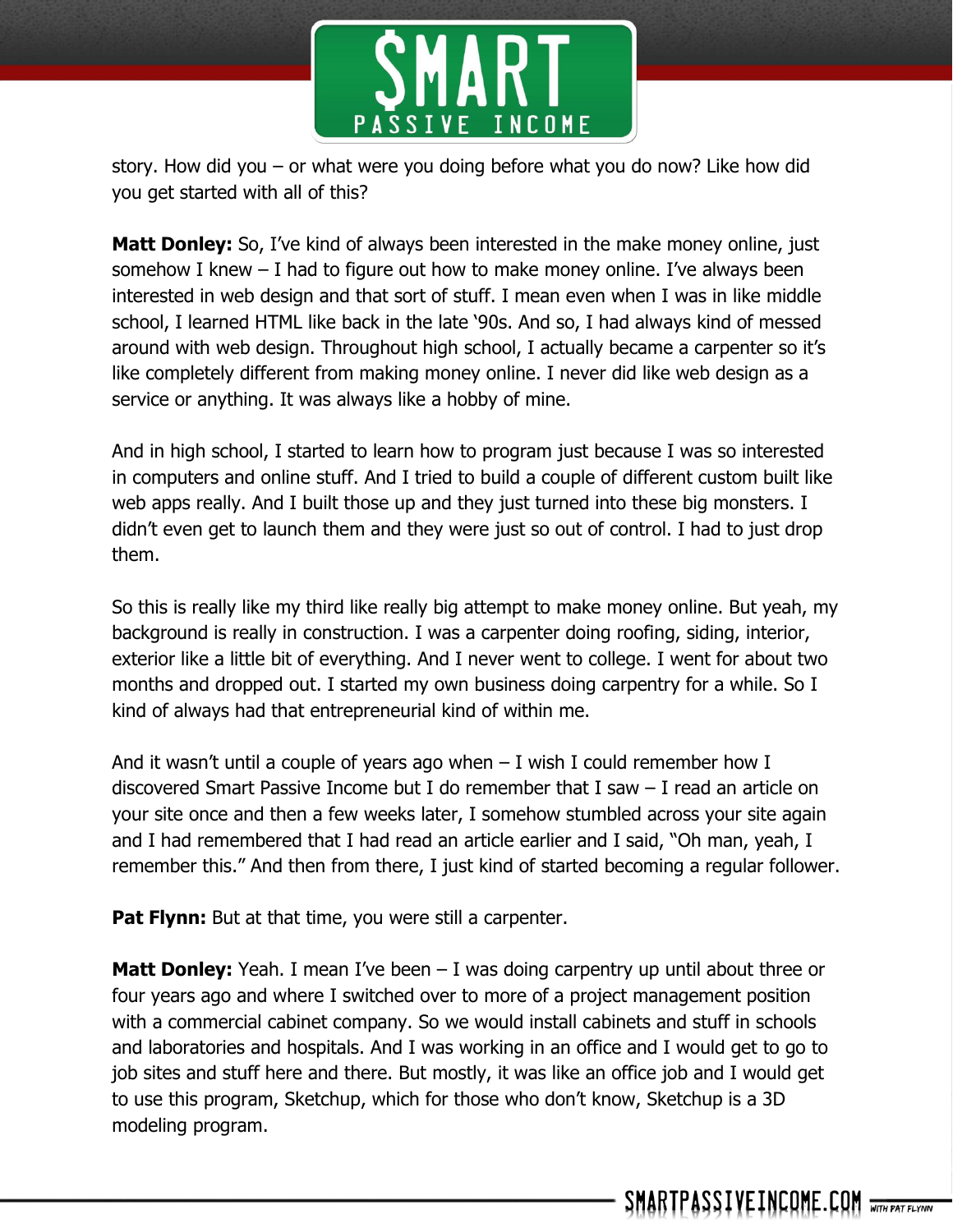

So 3D modeling is like creating an object on your computer but you can like spin it around and actually interact with it as if it's like a real three dimensional object.

And the big thing nowadays is like 3D printing. So like if you want to make – if you want to print something out on a 3D printer, you would model it in a 3D modeling program first like Sketchup and then bring it out to a 3D printer.

So yeah, so I was using Sketchup here and there. And I guess the thing that really kind of triggered me to start a website about Sketchup was when I found your site and really – I really connected with what you were doing and I thought, "If I can only emulate this in a different niche, I know I could make it work. I know I could do it." And I needed to find, "What's my unfair advantage?" And I know you wrote an article about this last year, *unfair advantage*. And I said, "OK, what is the one thing that I could create a website about that I know I could absolutely just knock it out of the park and just be the best at it?"

And I just figured Sketchup is the thing that I'm going to do. It wasn't a decision of like, "OK, this is how I can make the most money or what's the best market to get into?" This was like kind of the happy medium between knowing like what I could do the best at and I knew that there was somewhat of a market there for me to earn an income and then I just went with it.

I think actually the thing that kicked me off was you did like a [reader challenge](http://www.smartpassiveincome.com/reader-challenge-round-up-interviews-and-the-next-challenge/) where you challenged your readers to interview someone. And there was a big construction convention coming up in my area. I live in Rhode Island and there was a convention coming and there were going to be like these kind of like superstar carpenters who kind of travel the country in that niche. Everyone knows who these guys are.

And I said, "You know what? I'm going to go and interview these guys." And I just went to the convention and I had like a letter prepared to explain about my website and everything. And I just went for it and I went up to the guy after he did a presentation and I said, "Yeah, I'm Matt and I'm launching a website today on Sketchup. And I'd love to interview you." And he said, "Sure." I was like, "Oh, OK. Cool." So yeah, that's how I launched the site.

**Pat Flynn:** Was that Gary Katz?

**Matt Donley:** Yeah, that was Gary Katz.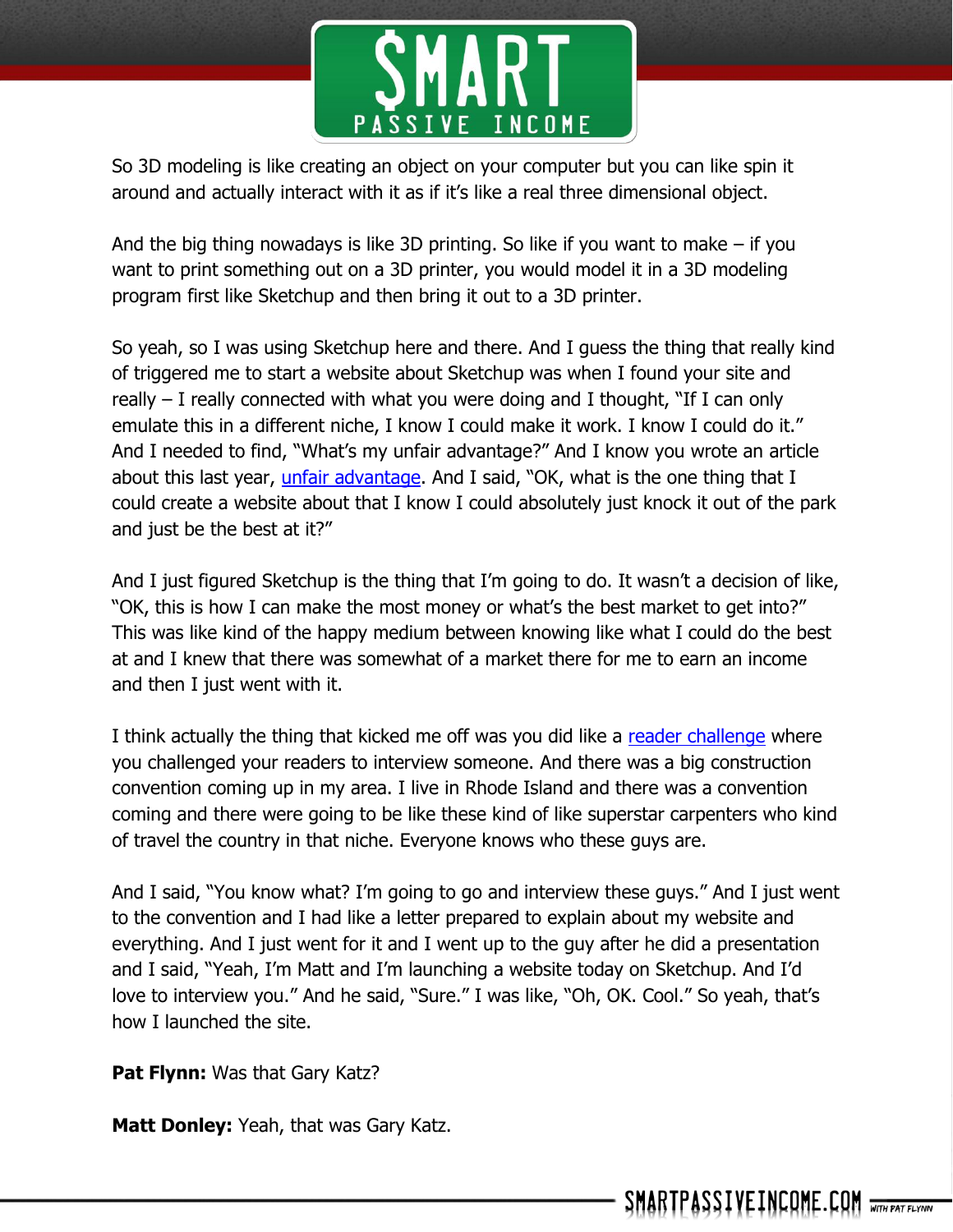

**Pat Flynn:** Yeah, I'm looking at my email. The very first email was from you about that reader challenge. And it seemed like just  $-$  you needed something  $-$  I mean I felt like it was always in you. You just needed somebody to tell you to go and do it. And that was your first step. And sort of what happened after there? Like what was that interview like and then how did you take that and build your site around it?

**Matt Donley:** So – I mean like probably everyone else who is listening to this episode, like not much happened. Like I launched my website and for about three or four months, nothing really happened. I really didn't get a lot of traction.

Pat Flynn: Were you producing articles or were you creating videos at that time?

**Matt Donley:** I was doing a little bit of both. So most of my content strategy – well nowadays, I tend to try to create like all of my – most of my content are tutorials. So they're actual step-by-step instructions on how to do something in Sketchup. And what I tried to do is create a video and a written tutorial and launch those at the same time. So it takes a lot of time to put this stuff together because I'm doing screenshots and annotating the screen shots and stuff like that. And then doing the videos takes a lot of time because you have to plan it ahead of time. You have to actually model what you're going to teach and stuff like that. But that has been my strategy.

And I think part of what I think got me to gain traction was just having the mindset of what I want my site to look like when I'm successful and then just acting like I'm already succeeding like acting like I already have thousands of people coming to my site. If you do that from the start and you treat your website like it's already getting all that traffic then that's really going to show when people do show up to your site. They're going to see the level of quality that you're producing and it's just going to grow from there.

**Pat Flynn:** Wow! I love that tip because I see a lot of people who start new sites and their first post is a very timid-sounding post like, "Hey guys, I don't know if this is going to work. But I'm sort of just doing this because I feel like it might …" And what kind of impression is that giving to a first time visitor? You want to be confident in what it is that you are producing and the content that you are pumping out there right from the get-go. And I love that that is the mindset you had. And I also love that you said that nothing happened at first and it took you time.

**Matt Donley:** Yeah.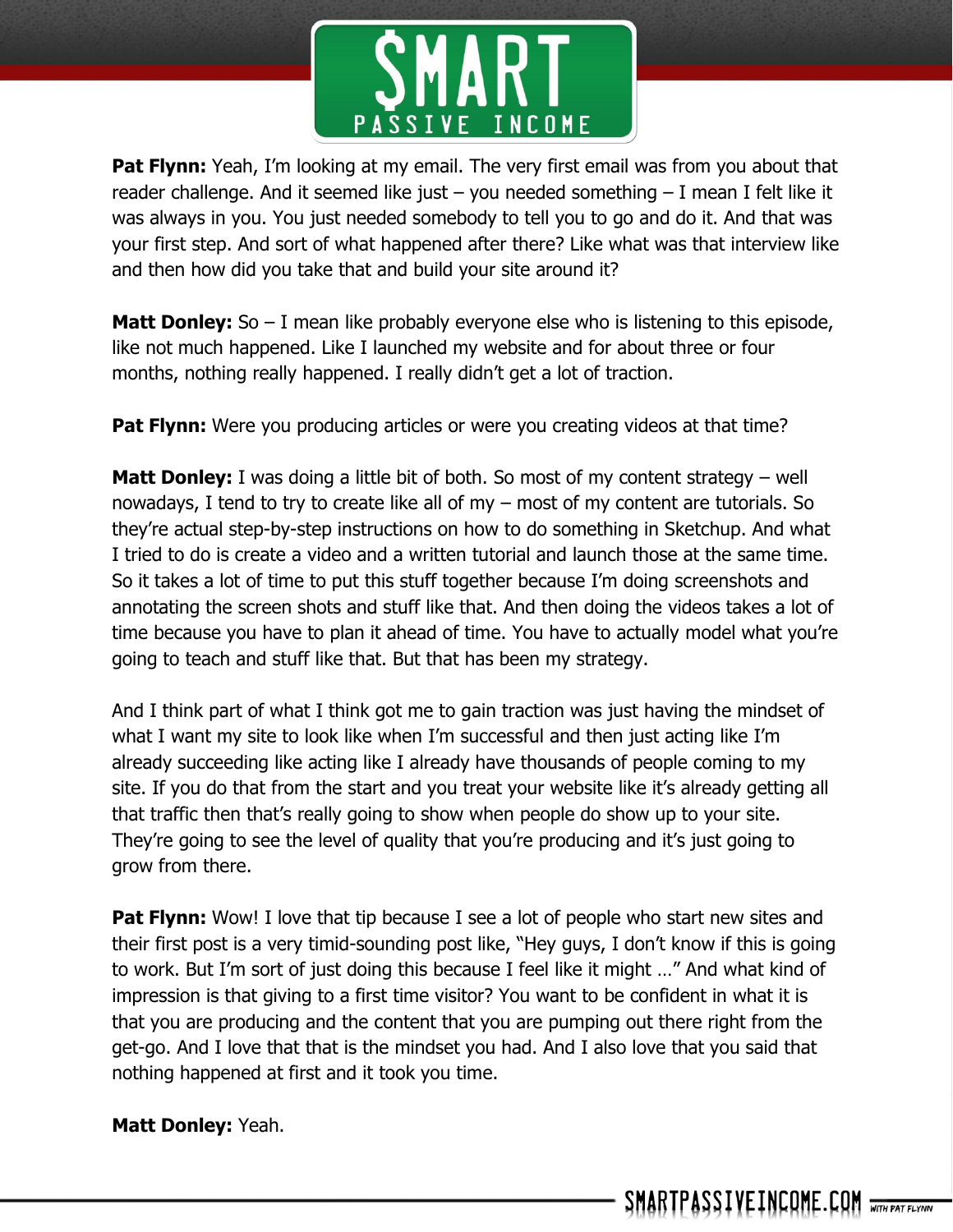

**Pat Flynn:** Was there a few or maybe even just one specific moment when things just started to sort of blow up for you and explode in a good way?

**Matt Donley:** Well actually, I want to tell you a story about my first comment on my site, just talking about like getting started and stuff.

# **Pat Flynn:** Sure.

**Matt Donley:** Everyone – you always get those spam comments coming in to your site and you feel kind of  $-$  you feel down when you realized that you think it's an actual person and then you realized it's just kind of a spam bot. But my first real person whoever commented on my site was like the absolute worst person I've ever come across and it scared me half to death. It was a comment – so Sketchup used to be owned by Google and  $I - so$  the thing that's somewhat risky with what I'm doing is like the trademark term Sketchup is in my domain name.

## **Pat Flynn:** Yeah.

**Matt Donley:** And I know Pat, you've had that trouble with Green Exam Academy. It was in the LEED.

# **Pat Flynn:** Yeah.

**Matt Donley:** It was in the LEED before and you had trouble with the trademark. So I definitely was taking a risk by having that there. And so, I got this comment from this guy and he was like, "I don't know who you think you are putting that trademark in your domain. I work really closely with Google. And if I were you, I would take that down straight away unless you want a nice big lawsuit on your hand." And I was like, "Oh my goodness! I am in so much trouble right now."

**Pat Flynn:** And we've had email conversations in the past about this specific issue.

**Matt Donley:** Yeah. So I ended up – you get obsessed over those things and I just Googled the guy's name and I found some other comment that he left on some other site that was just totally off the wall. And then I start to think, "OK, he's just a little bit crazy."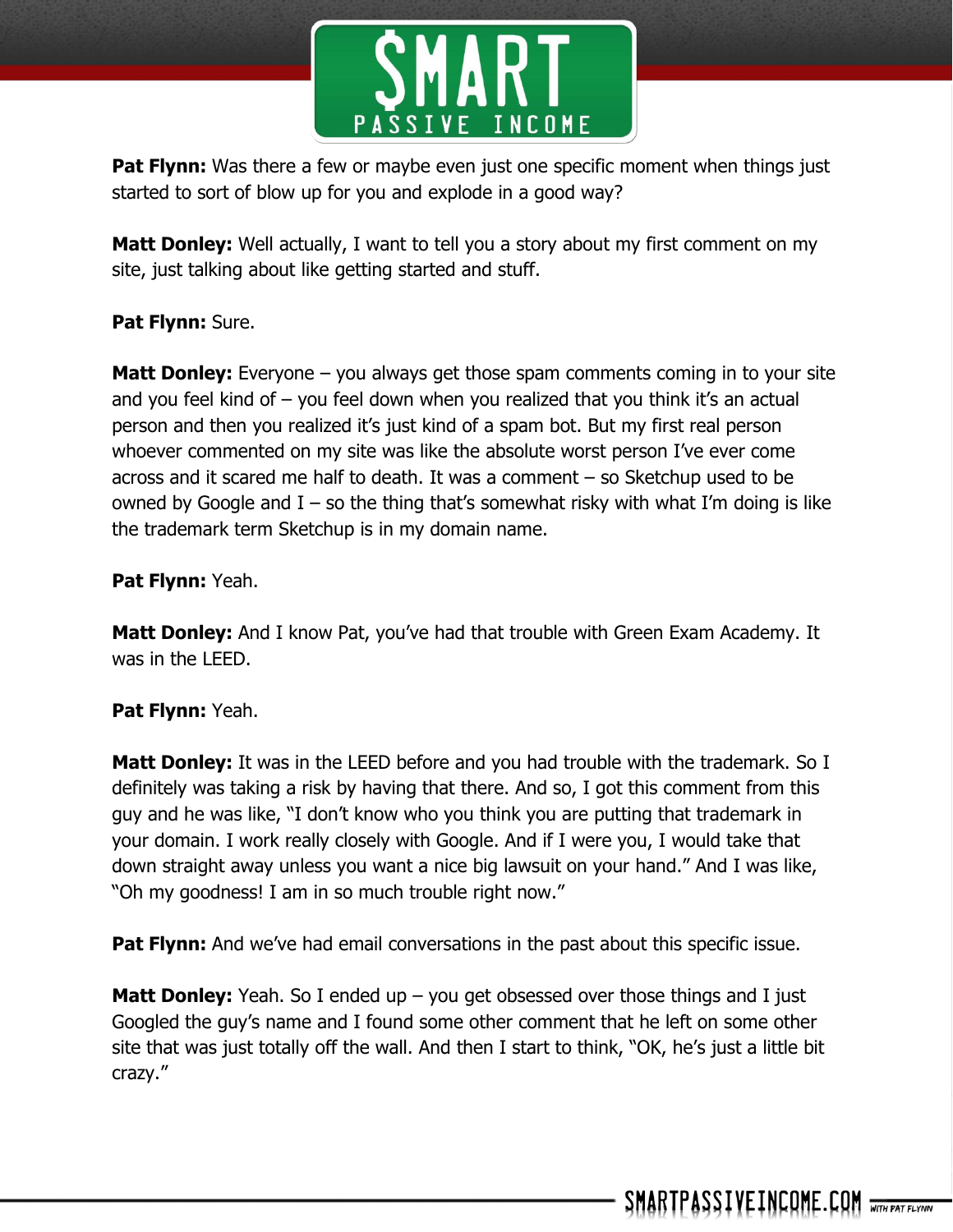

So the moral of the story is don't let stuff like that really bring you down. Just focus on putting out the best content and the quality. Just set your mark as to  $-$  set your bars to what you want your quality to be at and then just go from there.

**Pat Flynn:** Sure. I mean that's great advice. But I want to ask you. I mean it is a risk to have a trademark in your domain name. I know this from experience like we just said. Was there something you did to be comfortable eventually with having Sketch Up in your domain name?

**Matt Donley:** Eventually, as I grew, one of the big things that started happening for me was Sketchup started noticing me. The actual company, Sketchup, started noticing what I was doing and their social media department started seeing what I was doing and they started sharing my tutorials and stuff like that. And once I got to a certain point, I had conversations with them and there was never any real like legal statement saying, "Yes, you have permission to do this." But we just  $-$  we have sort of a loose relationship where they're kind of OK with me using it because they see that I'm definitely helping out their program and stuff like that.

So I mean it's still a risk. It's definitely a risk. I wouldn't recommend people putting trademarks in their names. So yeah, it's definitely a risk that I took.

**Pat Flynn:** Right. I mean I think the big lesson here is that you were able to contact this company or actually eventually talk to them. They knew who you were. They knew you were using it and it was OK with them. The scary thing is that any time they could switch up if they maybe change CEO or go on some legal string where they target everybody which is what happened to me. But still, it's important that you talked to them and you sort of knew and had this understanding.

There are a lot of companies out there that will be OK with it. And I think  $-1$  mean there are mixed feeling in my head about this because when I had a cease and desist letter in my mailbox from the United States Green Building Council for using LEED in my domain name, it just didn't make any sense to me because like you, I was providing a ton of value to everybody. I was actually helping people take the test. I was helping people feel more comfortable to take the test which means that they would actually end up making more money because some people didn't want to take it because it was so hard. But they were – that was what they wanted to do. And so, I had to deal with that.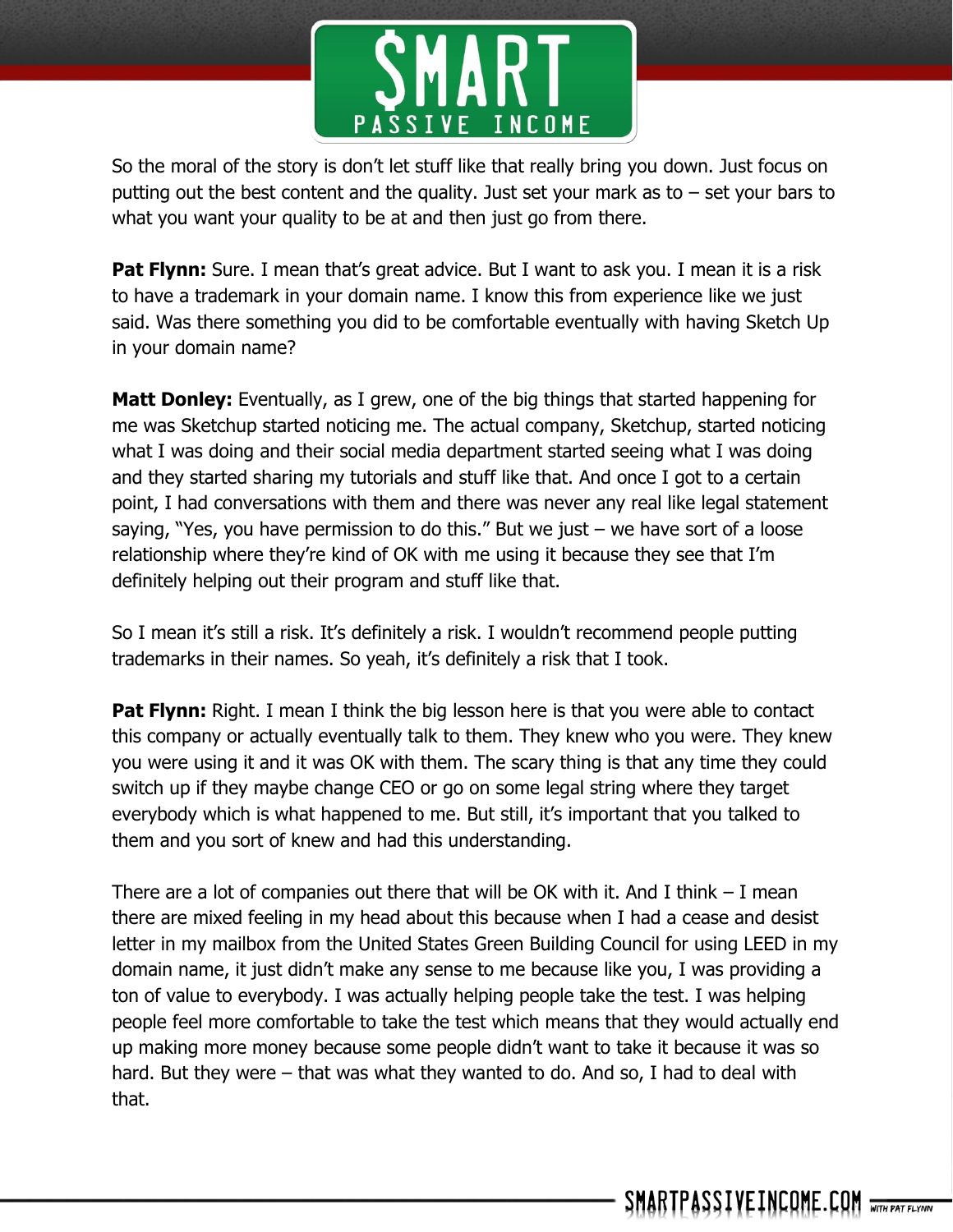

But anyway, moving on, you've got Master Sketchup and you started to produce more content. And how are you doing now? Give us some numbers as far as how well the site is doing?

**Matt Donley:** So for the first like year and a half, my site primarily, I would make money with AdSense and that's how I started out. I started making money with AdSense and the big  $-1$  was actually obsessed about rate. Like I started  $-$  like that was – I think actually part of like what really helped motivate me is like getting that dollar a day like that first goal. Set your goal at a dollar a day. And once you get there then you set a higher goal, a \$100 a month. And doing that really just helped me have a goal and keep moving forward because it was really important for me to build up a brand and an audience before I attempted to create my own product.

And recently, I wrote a book. And I was actually  $-$  I actually got approached by several publishers to write a book about Sketchup. And if that's not a sign that you should be writing a book, I don't know what is. So I was kind of kicking myself for not doing this sooner. But – so I wrote a book. I decided to self-publish. And just because as far as you know, you just make more money by self-publishing and I was able to reach more people around the world by having a digital – it's purely digital too. I don't have a printed copy.

So I launched the book at the end of January. And within the first three days, I had over \$13,000 in sales.

#### **Pat Flynn:** Nice.

**Matt Donley:** And yeah, it was definitely – it was a huge success. I mean it was awesome. And now, I'm averaging about \$260 a day. So it has been really awesome. So I was able to quit my job and use this as  $-$  I look at this as like just the beginning. So I'm using this just as like a launching pad to allow me to be home full time and focus on this. I'm working on a video course next. That's going to be probably launched next month. Yeah. So it has been really exciting.

**Pat Flynn:** That's awesome, Matt. Well, congratulations to you with that. And I want to talk about how long until you launched that book since you started? So how many years was that until you started to monetize that way?

**Matt Donley:** It was about a year and a half, a little over a year and a half before I launched my product. I spent four months writing the book. So it's a 280-page book. I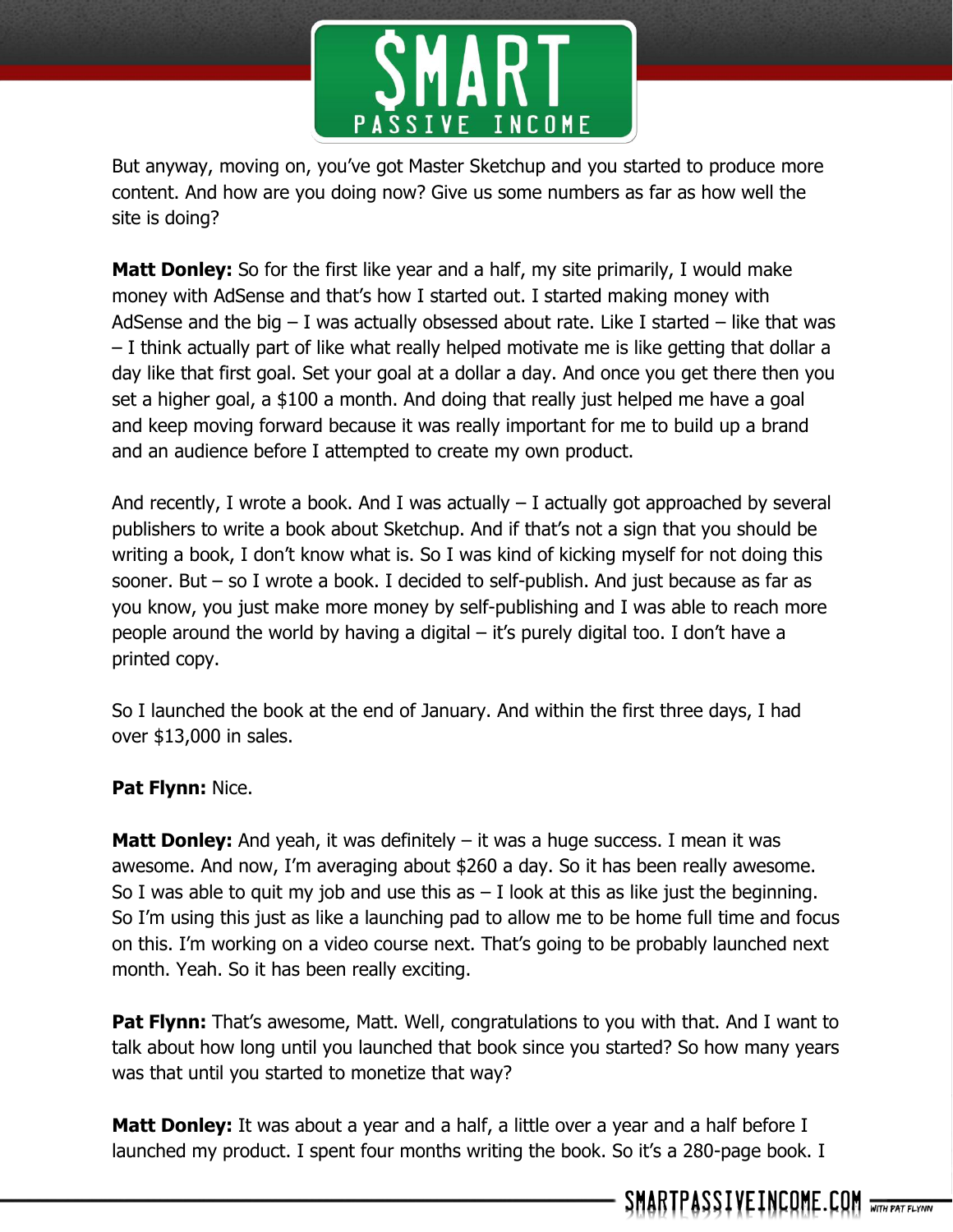

wrote it as if it was a real printed, professionally-published book because I wanted it to look that way. So I spent my time – and all of this was while I had a full-time job. So I did all this after I got home from work and on weekends and stuff and I would write this book all while trying to keep the site going and stuff like that.

**Pat Flynn:** That's really cool. How did you promote this book when you came out with it? Did you just put banners up on your site? I mean that's what I did because I didn't know better. I built an audience. And it's really funny that you mentioned the year and a half because that's how long it took for me to monetize Green Exam Academy. It's about the same amount of time that I took to really get going with Smart Passive Income in terms of earning and affiliate income. But I've seen over and over again this sort of year and a half to two-year mark being the real moment when somebody can start to begin to generate a good amount of income from their particular audience that they've built over that time.

It's going to be different of course across different niches and on a case by case basis but generally speaking, that's about how much time I feel it should take before you start really providing your own products down the road.

Now, there are other people who start with a product and then they build the audience around that. Caleb Wojcik from DIY Video Guy – [DIY Video Guide,](http://www.calebwojcik.com/diyvideoguide) actually both of those URLs work for him, he started with a product and used his existing network and the people he knew including myself to help launch that. And now, he's starting to build his audience.

So there are different ways to go about it. But I'm curious to hear how you introduced your book to this audience that you've built over time. And the big question is, OK, how – you're giving stuff away for free for so long and then all of a sudden, you start to charge for something. How did you launch and what was the reaction like?

**Matt Donley:** So the biggest – the most important thing about what I did is I'm not an expert at Sketchup. And there would have been no way for me – and I'm a nobody. I'm just a regular guy like nobody knows who I am two years ago. So if I were to create a product and try to sell it and promote it, it never would have worked. By building an authority site like I did, I'm essentially proving to the world that I know what I'm talking about and that I'm building credibility with other leaders in the niche.

So I'm not the only website out there that teaches people how to use Sketchup. There are about two or three really strong authority sites out there that I slowly and gradually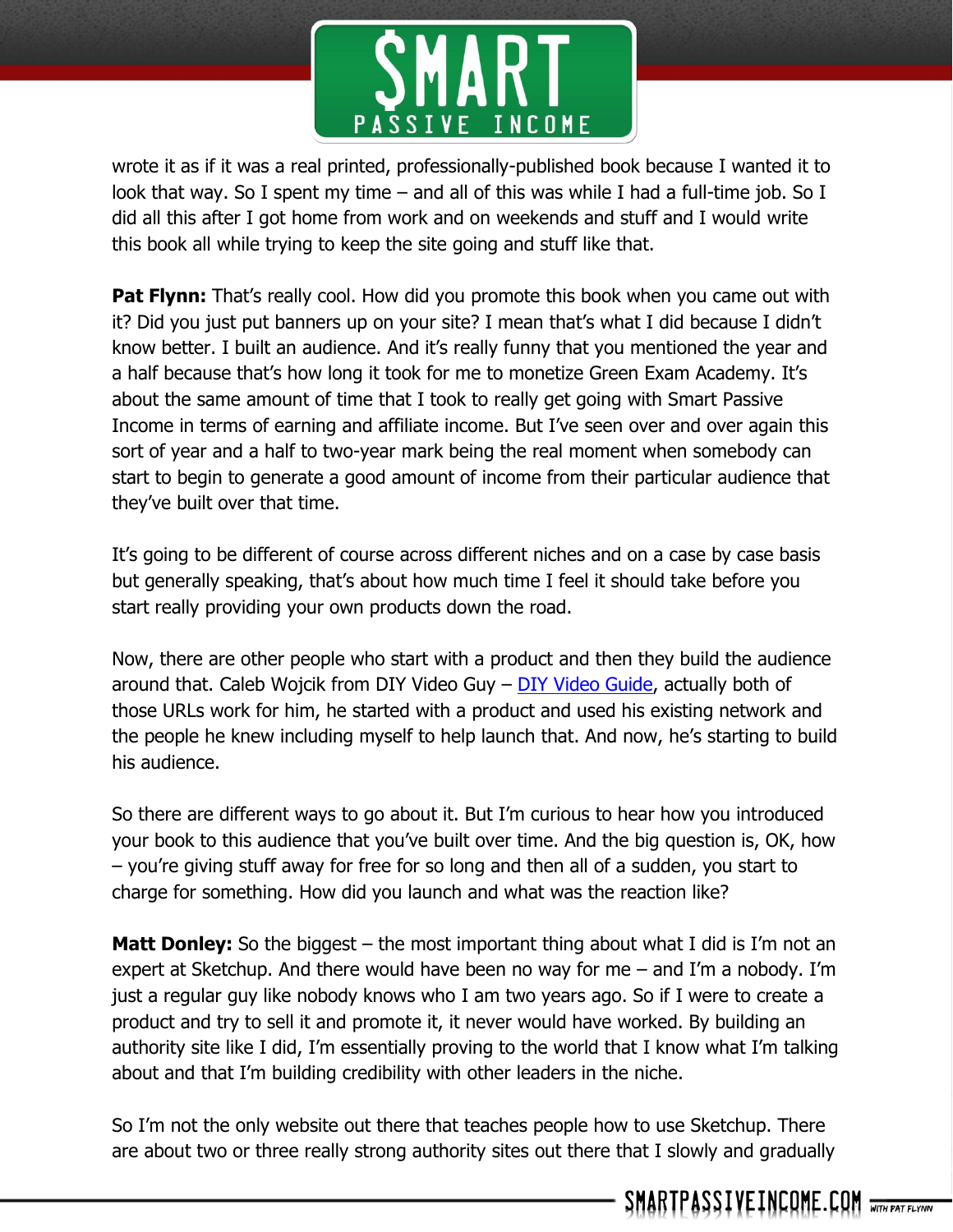

earn the respect from so that when I finally did launch a product, they were happy to become affiliates. So that's another thing I haven't mentioned but I have an affiliate program with my book where I share 50% of the profit with some key select affiliates. I only have like five or six affiliates. But they account for about 40% of the sales of the books that I've made.

So by building that and doing all the free content upfront and getting the attention of Sketchup and have them share my stuff, I become the expert by doing this. I wasn't the expert first and then taught all this. I became the expert buy creating this. I mean you don't need to be an expert in any particular niche to do this. What you do need to know is you need to know how to learn so you need to know how to break things down in a way that you can teach it to somebody.

And I'm actually coming from an advantage by not being the expert because like when I write a tutorial, I even do this today, I don't know every little single thing about how to use a certain tool in Sketchup. I actually do a lot of research as I'm writing a tutorial like most people do. When they write an article, you're doing research and stuff. You don't just know this off the top of your head. But the thing that's great is because I'm not already an expert at it, it gives me the ability to approach it as if I don't know anything about it. And every time I come up with a question, I write it down.

And so, by recording that process of what questions do you ask when you're trying to learn something new, it becomes invaluable because that is exactly what hundreds or thousands of other people are going through that same process. They have the same exact questions. If you're an expert already, sometimes it's hard for you to see things from that perspective and to be able to break it down simple enough or to miss just one or two key things that really makes it click with people.

I've had so many people email me who have said, "Thank you so much, Matt, for everything you do on Sketchup. I tried Sketchup before and I gave it up. But once I found your site, I gave it a second chance and it clicked for me." And that means so much to me. It just shows like approaching it from that angle, you can provide so much more value.

Now specifically talking about how I launched the book, I learned a lot from you and from [Derek Halpern,](http://www.socialtriggers.com/) from Social Triggers on how to launch a product, [Yaro Starak,](http://www.entrepreneurs-journey.com/) he is another one that I took some tips from where basically I spent about – the last two months of writing the book, I started a separate email list. And so, I already had an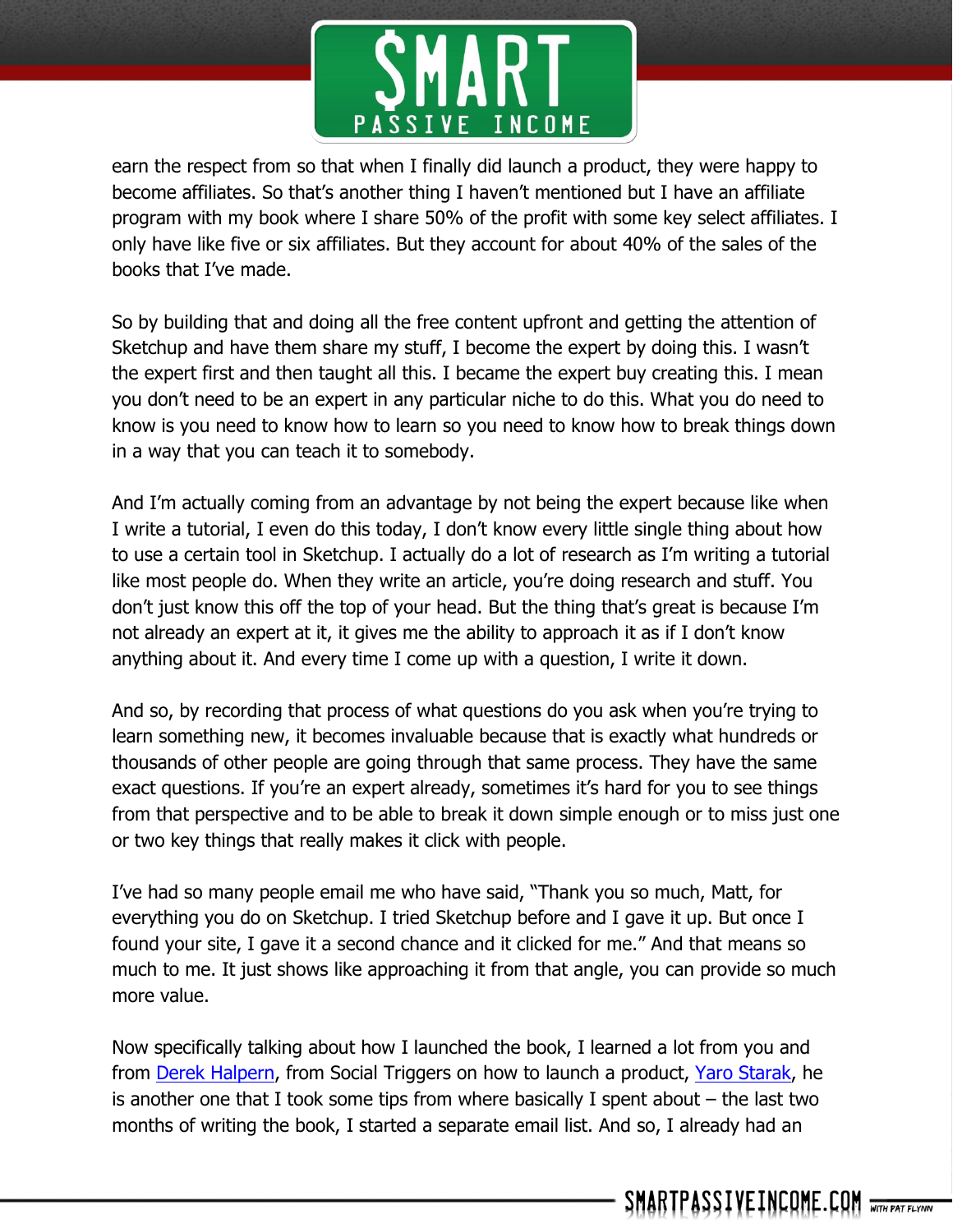

email list that I created from when I launched my website and so a lot of those people got on to the new list specifically about the book.

And I came up with an autoresponder that would send out an email to new subscribers. I think it was like once a week or something. And I would ask some questions about how they use Sketchup. And I would ask them – I'd ask them for feedback, "What do you want to see in this book? Send me examples of things that you do in AutoCAD that you'd like to do in Sketchup." And so, people would email me files and it would not only provide me great feedback on to things that I should tweak and include in my book but it also made them feel like they were a part of my book like I was writing the book for them.

So I think that really helped a lot. And towards the end like towards the launch, I launched with a webinar. So I did a lot of promoting about the – with the webinar and I said that there was going to be a promotion for people who attended the webinar and stuff like that. I had my affiliates get involved and I gave them banners to promote the webinar and stuff like that.

And yeah, the webinar launched and the first three days were the best days that I've had. It was a really successful launch.

**Pat Flynn:** You said 13k in those three days.

#### **Matt Donley:** Yeah.

**Pat Flynn:** And was that like three days of consecutive webinars or did you just have one webinar to launch and then you had sort of that three-day process?

**Matt Donley:** It was just a one day – it was a one day webinar that I used Google Hangouts to do the webinar. And the thing that was really cool – the reason why I like using  $-$  I use Hangouts on Air which I know you just did [an article](http://www.smartpassiveincome.com/hangouts-on-air-for-webinars/) about that, that the reason why I like that so much is you can embed the video right on a website. So what I did is literally had my sales page which is [SketchuptoLayout.com](http://sketchuptolayout.com/), that's where I sell my book. I had that.

Originally, when I set that up, it was like landing page where I capture an email. And then a few days before the webinar, I had like a place holder that showed what looked like a video screen and it said, "Come back right here on January 30th for the webinar." And so, when I was promoting this whole thing on social media and all my emails, I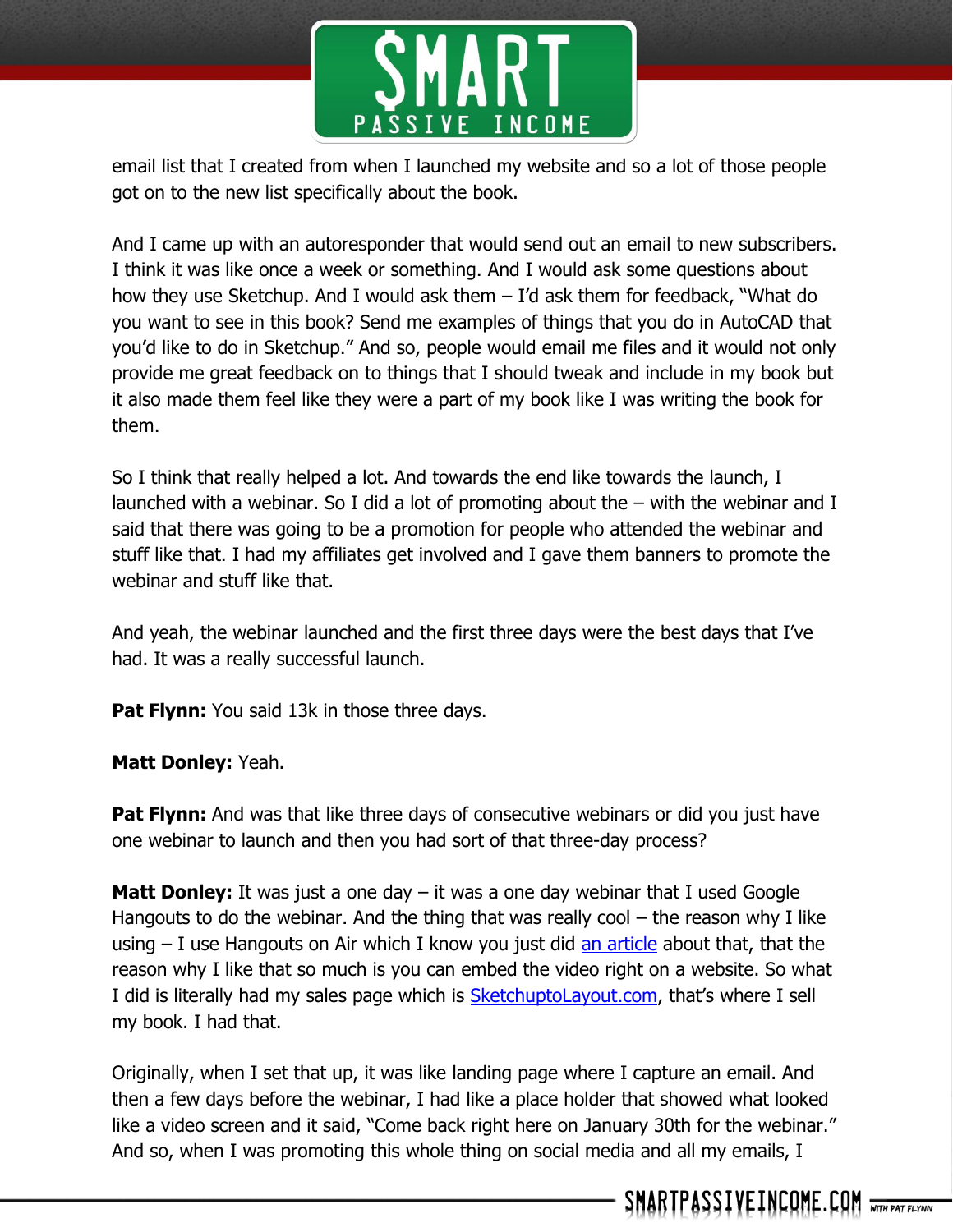

said, "Go to SketchuptoLayout.com on January 30th blah, blah, blah." So that whole time, I'm promoting my sales page which actually served as my webinar page as well.

So when I did the actual webinar, there was a little bit technical stuff you had to do where I went in there and pasted it in the video so the webinar could be viewed right from the sales page. But at the end of the webinar, I literally just said, "OK, to purchase the book, you just scroll down." And I walk them through the whole process on how to buy the book and stuff like that.

So I think that was really cool to be able to do that. But then also, all of the promoting that I had done in the previous week or a couple of weeks all had that link there too. So people who are coming there after the fact were still  $-1$  wasn't losing those people. They were landing on my sales page.

**Pat Flynn:** Very smart. I mean you did a much better job than I did when I released my book on GreenExamAcademy.com. I didn't know anything about launch processes. I just had it up there. I mean I think the coolest thing I did was I able to figure out because I tried to do everything myself in the beginning, how to place a button at the end of every post. So I went in the back and just went in to post that PHP file and had a button there.

# **Matt Donley:** Oh yeah.

**Pat Flynn:** And I thought that was super slick. But that was like the extent of my launch process. And I got trickles of sales and I started to understand more about promoting and then I started to finally build my email list which I didn't even do that when I first started. So I made a lot of mistakes but I love what you said. I mean I want to cover a few things you said.

First of all, the way you teach and that you can still teach stuff that you don't know as long as you do the proper research and understand what it's like to put yourself in the shoes of somebody who is also just starting out. And I think that's  $-$  like you said, there is a little bit of an issue. If you are an expert at something and you're trying to teach, it's really difficult to know what it's like to not know that content.

And so, it's hard to know exactly what you need to say or what you need to teach or the steps that you need to provide. And that's where  $-$  there's a book called *Made to* [Stick](http://www.smartpassiveincome.com/madetostick) by Chip and Dan Heath. And in there, there's a whole section about this thing called the curse of knowledge. It's when you know something and you can't un-know it.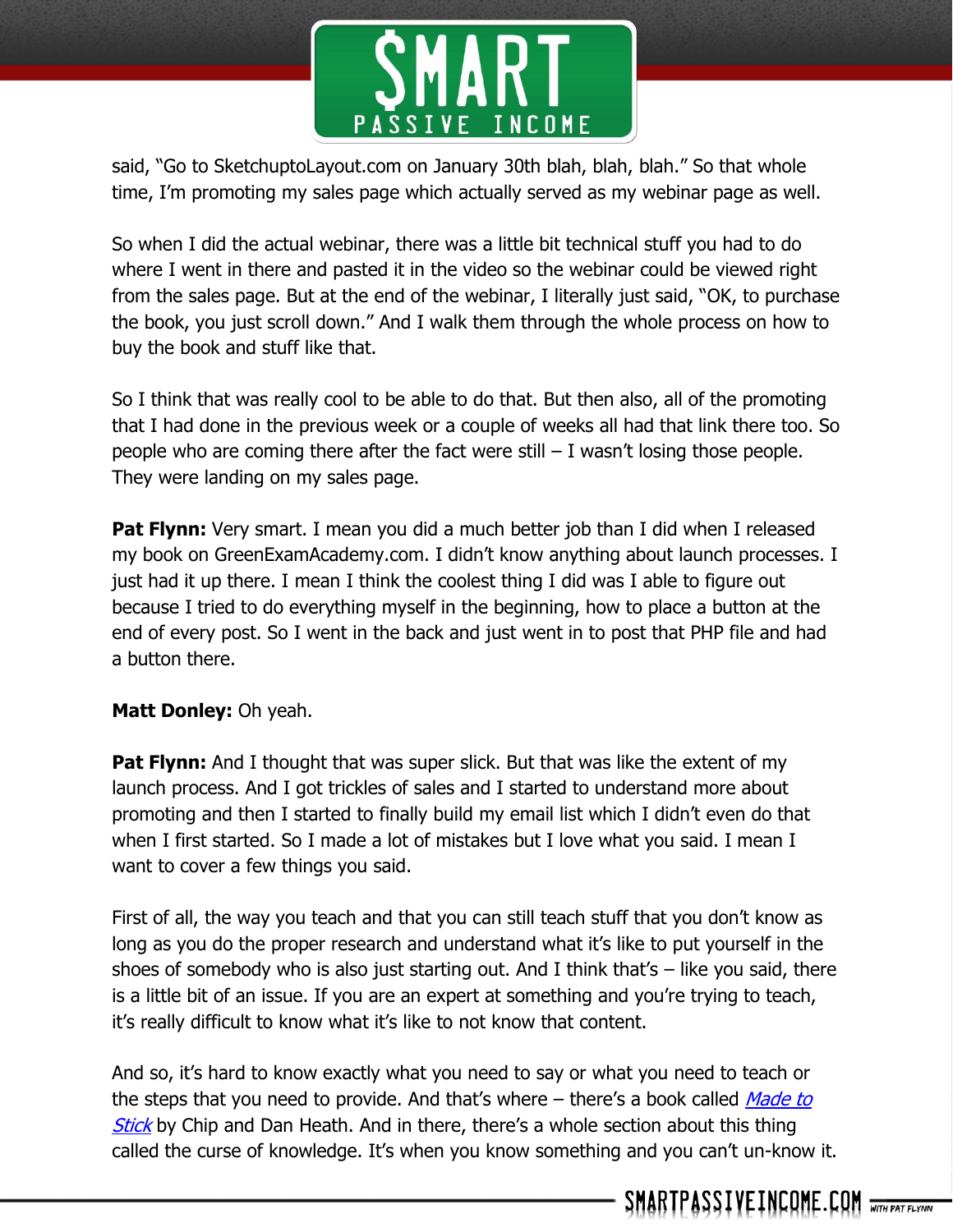

And so, I think if you are in that case, you are an expert and you are teaching stuff, the best thing to do is to sit down and talk and actually converse with people who are just beginning to understand exactly what those questions are.

But like you, Matt, with me, and Green Exam Academy and even Smart Passive Income still today, I'm trying stuff. I'm learning as I go and I'm just putting it out there as if I'm just brand new just like in this whole Food Trucker niche that I just started with Security Guard Training, I had an advantage because I didn't know anything about where to start. So I made calls and I talk to people to figure out exactly what I needed to do because I was pretending or not pretending but I was – as if I was somebody who was brand new to the site and I wanted to know that information.

## **Matt Donley:** Right.

**Pat Flynn:** And so, I really loved what you said there. And also, what you said about the launch process and how you got people on to an email list and started to build buzz, you started to create sort of a list of ambassadors there which when you can get people involved like you did and I did that when I launched my book, [Let Go](http://www.patflynn.com/letgo), as well. It worked tremendously. And while you're also providing content and providing value at the same time and getting people involved, you're building buzz for your book.

And so, of course you have people on your webinar and of course people bought it. And of course, you made it really easy to do that using Google Hangouts on Air and just having people scroll down that page. It's really, really smart.

I also want to talk about  $-$  I'm on your site, [MasterSketchUp.com](http://mastersketchup.com/) right now. And on the right-hand side bar, I see a picture of you. And is that your wife there?

**Matt Donley:** Yeah, my wife is behind me. Yeah.

**Pat Flynn:** I mean I love seeing that. I mean this is a website about a web application that helps you create 3D objects. And here you are putting yourself, your face here for people to see who is actually behind this website. And I'm on the about page now and it starts by saying, "Why I love Sketchup" and you introduce yourself, "Matt here." And you just talk very friendly. And we see a picture of your smiling face. And I could scroll down and see you interacting with people who have left comments.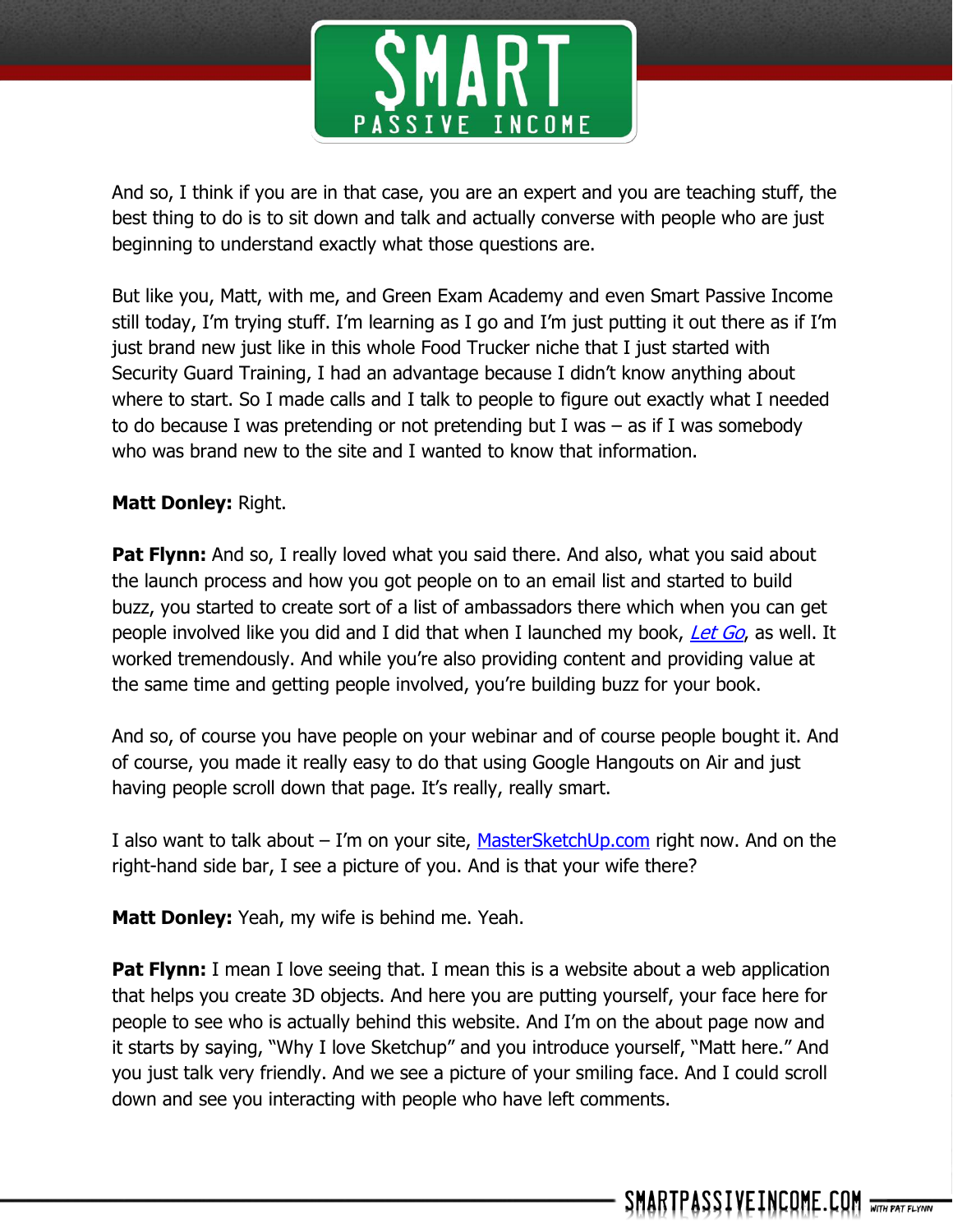

I mean you could see that that Matt is behind the site. And a lot of people when I tell them about Green Exam Academy, they're like, "Whoa! Well, that sounds very professional. Why would you put your face on it?" Well, it's because like you do, you're able to make a real connection with people.

Tell me about some of your audience members. Like how has it been as far as developing a relationship with them in terms of actually being a business that teaches Sketchup versus being Matt?

**Matt Donley:** It's funny that you bring it up. I have had one person in the past two years that I've done this who emailed me and was like super offended about that image like, "I don't know who that girl is behind you but this is unprofessional." But that aside, I think it has been a big part of the success. And I'm sure you can identify that I emulated that off of what you do on your site. I really connected with that that you are a real person and you're actually giving real advice from your personal experiences. And so, I made a conscious decision to do that.

And one of the things I love the most by doing this sort of online business because there are so many different ways you can make money online, one of the most rewarding things is to get an email from someone who just is totally enamored that you would do this and offer all this advice and stuff. And it's like something like Sketchup like I never would expect – I never expected to get like those emails from people. I got an email from someone who was retired and you could tell he was like really depressed and he used to be an architect and he found my site and like learned how to draw in Sketchup and it's like his hobby. He does it every day now.

**Pat Flynn: That's so cool.** 

**Matt Donley:** Yeah. It's like I never would have expected to get something like that from someone. And so, you get emails like that and it just really makes you feel like you're doing something special even if it's something like Sketchup. It's not – you can touch people in your own way, however minor it maybe. It's still great to know that you're affecting people all over the world.

**Pat Flynn:** Yeah, absolutely. And you are. I mean I'm here on your page and I see 3,600 Facebook likes. I see a Twitter count with over a thousand followers. And this is the big one here, I see a wonderful [YouTube channel,](https://www.youtube.com/user/MasterSketchupdotcom) a YouTube presence and I see some videos that have nearly 200,000 views. I see some videos with just your face and all these Sketchup tutorials.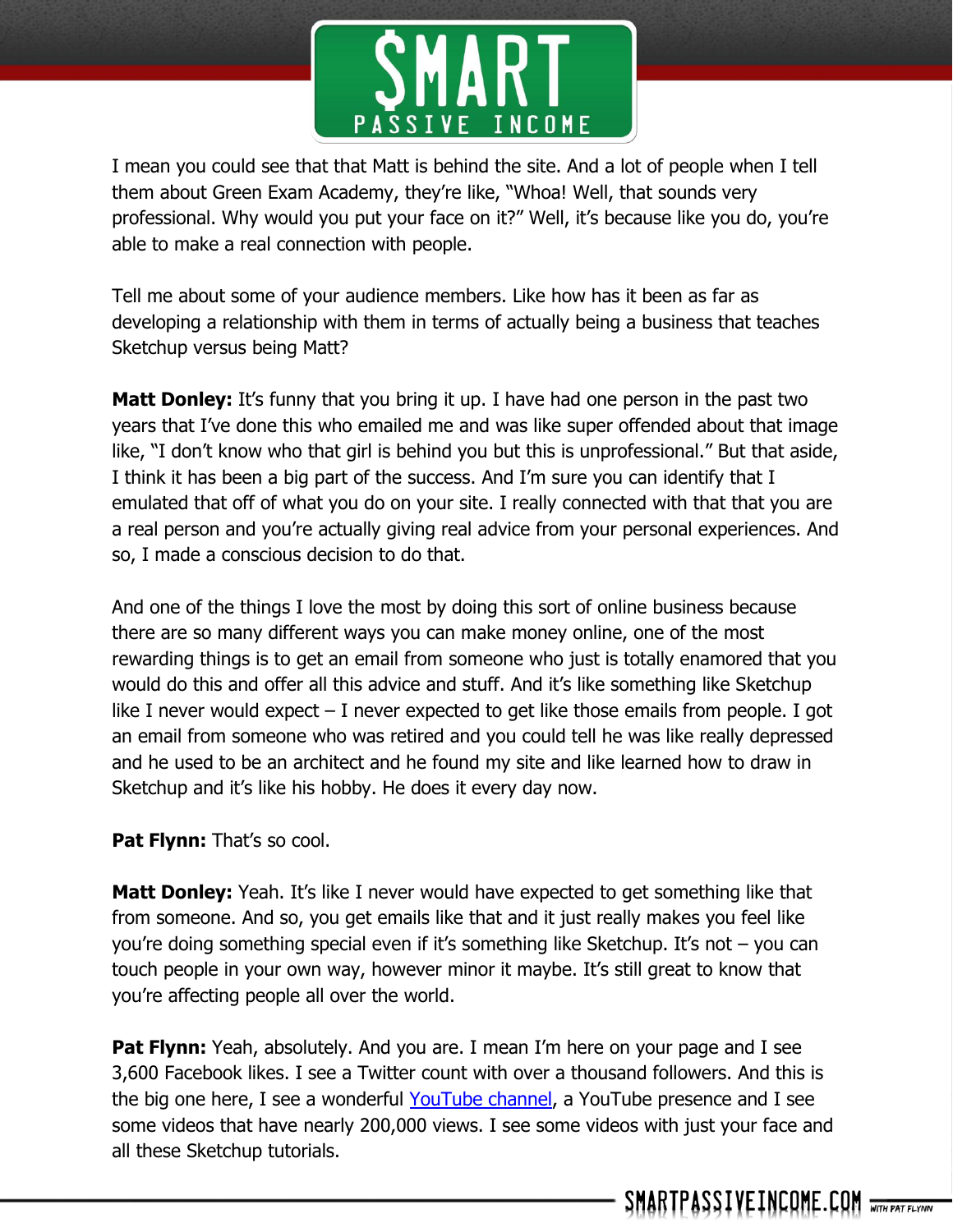

Actually, where did you get the ideas to create these tutorials? Obviously, it is a big component of how you're driving traffic and creating authority for your audience. Are you just – how do you know what to create next?

**Matt Donley:** That's a good question. Sometimes I'll create lists of different ideas and I'll just kind of keep a list. I use [Trello](http://www.trello.com/) to kind of organize my thoughts. It's like a free  $-$ I don't know if you've heard of it but it's like a free service where you can do task management and organizing.

## **Pat Flynn: Yes.**

**Matt Donley:** So I use that. So I have like a list where I've got different ideas. But I think for the most part honestly, I just get inspired and I'll get – I'll just have one idea in my head and maybe I'll come up with like a creative way to teach – like I was in Boy Scouts growing up and actually even before that, I was in Cub Scouts where you do these pinewood derby races where you make a car, like a little wooden car and you race it. And I thought that would be a clever way to describe the way components work in Sketchup because they use mirrored symmetry. So like if you model like half the car, you can just mirror it and it will do the same thing on the other side of the car.

So sometimes I'll just come up with like these little creative ideas and do it. But I guess in the past when I first started, I did a lot of keyword research and followed all those kind of common ways to find just to have better SEO so the search engines would find you better. But honestly, the best thing I ever did was to stop obsessing over trying to rank for my keyword because my keyword when I first started was Sketchup tutorials. That was like the keyword I wanted to just dominate.

And the minute I just realized that it accounted for less than 1% of my traffic like today, even today, Honestly I think I checked it the other day. It was like 0.86% of my traffic comes from the term Sketchup tutorials. And I ranked for so many other  $-1$ mean you just get to a point where if you're building an authority site, you're going to rank on so many other things.

But like YouTube specifically, a lot of people – I don't really see too many people talking about making money on YouTube. It's actually  $-$  I find it to be like if you're going to be using AdSense as a way to make money, I actually find YouTube to be pretty interesting because if you think about it, YouTube is a search engine.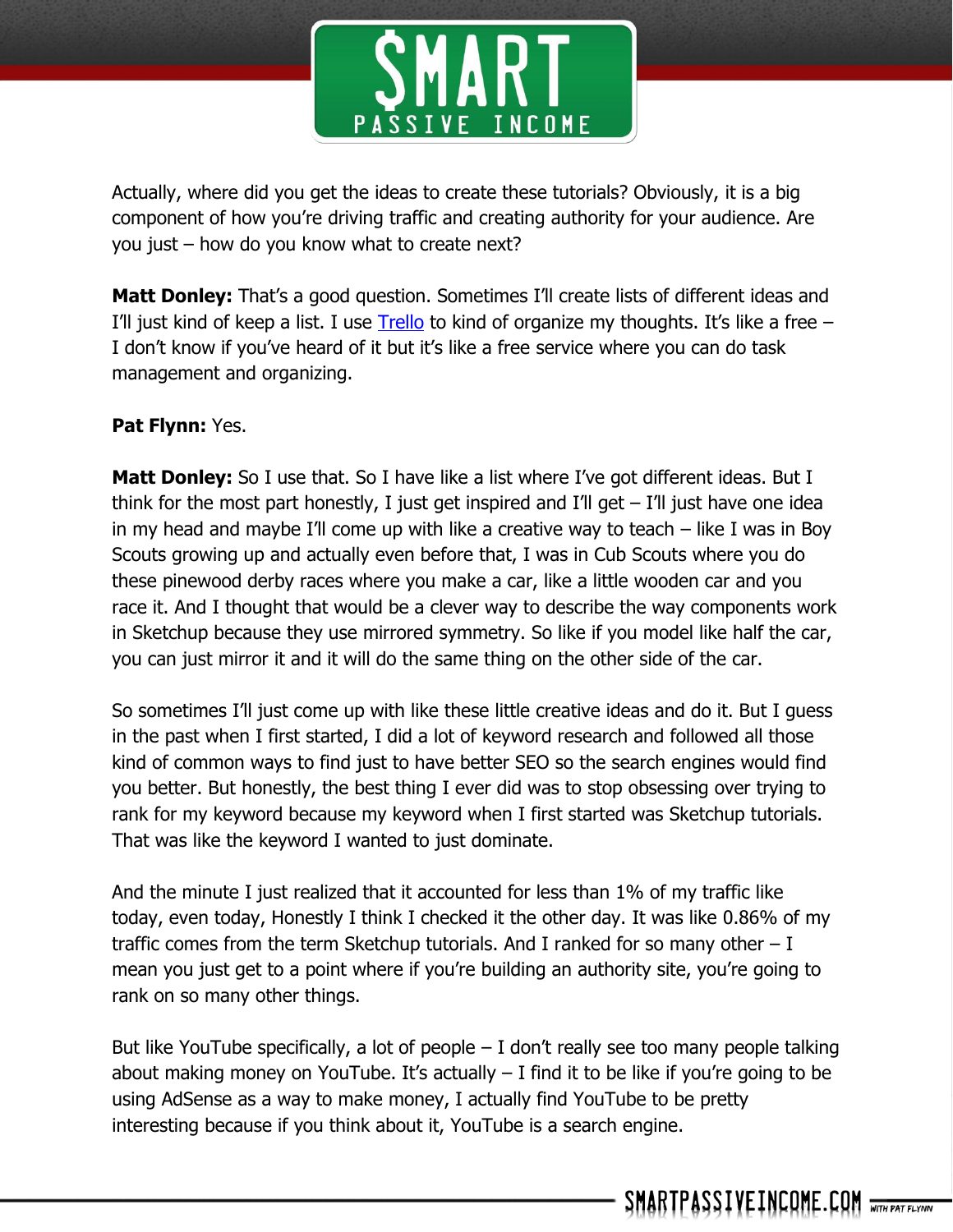

So imagine if you do a Google search and before you can click on the page to go to a website, you have to watch an ad, like that would be absurd, right? But on YouTube, that's totally like the norm.

**Pat Flynn:** We're getting used to that.

**Matt Donley:** Everyone expects – you search for a video or something and you click on it and it doesn't happen every time but you watch an ad before you get to watch a video or it will be like an ad below. So like YouTube, it's totally kind of conditioned for people to expect these advertisements.

And I've got – like my most popular video makes over a \$100 a month. And that some people will build niche sites with a goal to make that much money.

## **Pat Flynn:** yeah.

**Matt Donley:** So just by – you kind of have a lot of different avenues when you're building an authority site where you can – you have different ways of making money. And the majority like my top  $-1$  have some notes here, so six of my videos earn over \$20 a month and then like my top one earns about a \$100. So I make about \$300 a month through AdSense on YouTube alone and then I also have like my AdSense stuff on my website as well.

**Pat Flynn:** That's great. I love that. I mean because it's there anyway and it's providing value and you're able to make a little bit more money. A lot of people start out that way and they start small on the side and then they're also using YouTube to build an audience at the same time, getting people into an email list and then starting to create their own products from there. So they kind of take step by step.

And so, thank you for sharing those numbers. Matt, as we close up here, I want to talk about two things. One, I want to talk about sort of what are some of your biggest struggles right now in terms of trying to grow your business and get more traffic to your site and generate more customers and business? What are some of the top maybe one or two things that you're really struggling with right now?

**Matt Donley:** I would say my biggest challenge especially now that I'm doing this full time like before when I was working full time, I kind of had all day in the back of my head to kind of plan out like what I was going to do that night. And now that I have – so what I'm getting at is I was more focused. When I was working full time, I was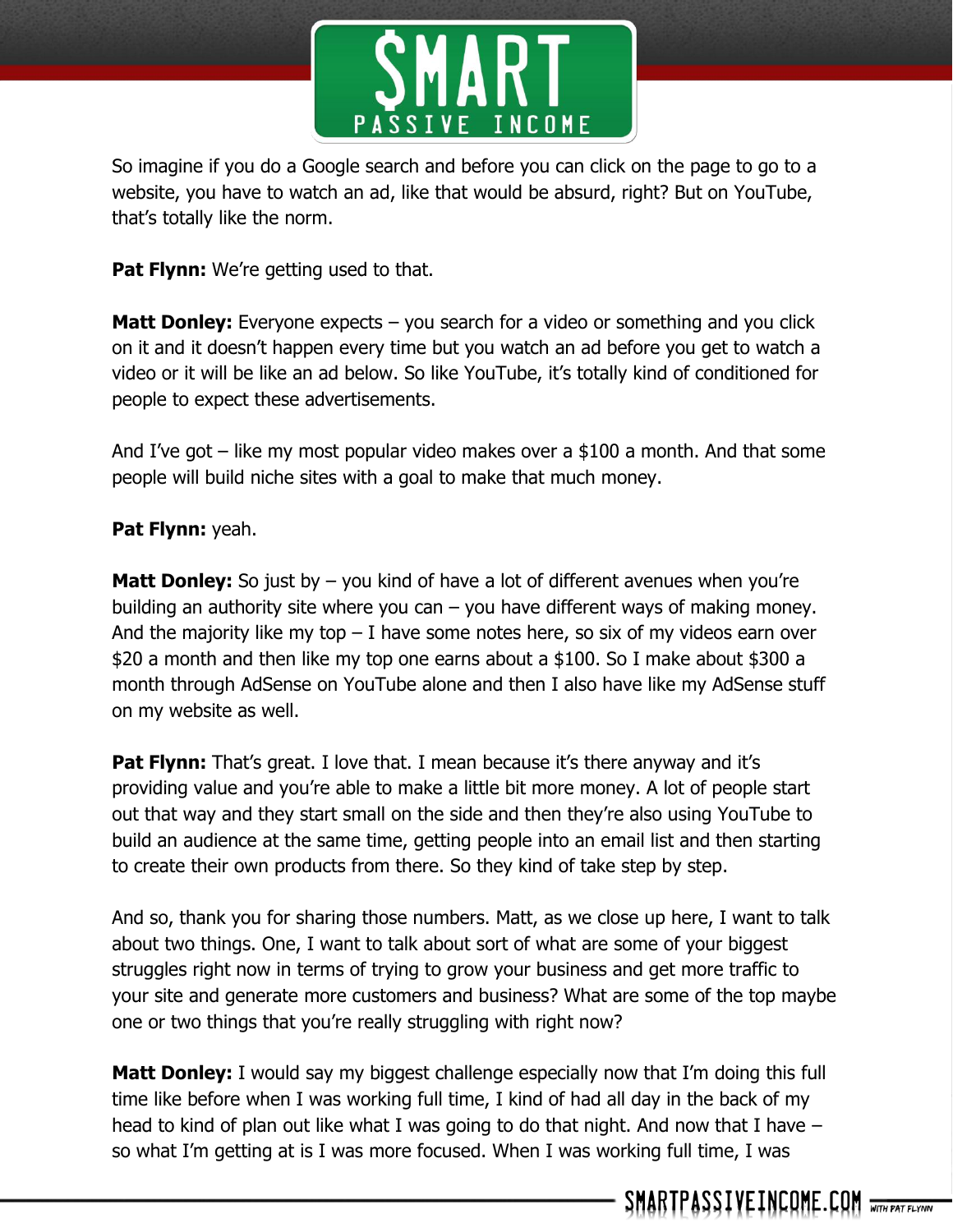

actually more focused and I think probably more productive because I was thinking about this one thing that I wanted to do that night. And when I got home, I did it.

But now, like it's so scary to think that everything is on my shoulders like I'm the boss, I am the one who needs to make the decisions as to what I should write, when I should write, what I should be focusing my efforts on. So it's really easy to get overwhelmed with that.

So I think the biggest thing for me was to just try to break things down into smaller chunks. And to have – and to try to separate my time into two specific categories so I would set time aside for planning where I would only be planning. I wouldn't be taking action. And then the other side of it would be following my plan and taking action. A lot of times I find when I'm not really focused, I'll be writing an email and then I will be distracted by something on Facebook and then I'll go and check my stats for something and then I'll start writing a post.

And so I find if I kind of take a break, step back a little bit and plan out specific things I need to get done, prioritize them and then just say, "OK, this is the one thing I'm working on right now." I find myself to be a lot more productive that way. So I think that's really my biggest challenge.

**Pat Flynn:** And then on the flip side, what is working really well for you right now? What's one thing that is just – seems to be giving you 80% of the results with 20% of the work?

**Matt Donley:** I would say honestly, it's my YouTube videos. I think I sort of have an advantage in the sense that it's easier for me like it makes more sense for me to do videos because I'm doing tutorials and stuff like that. But I find that I get a lot of traffic from YouTube and they tend to rank a lot easier and a lot faster than some of my written content.

So I think there is not a lot of – there is not as much information on like how to create YouTube videos and there is definitely a technical challenge behind it but I think that's something that could be applied to every niche and really kind of ramp up your traffic coming in.

**Pat Flynn:** I think so too. I mean this reminds me of [episode 101](http://www.smartpassiveincome.com/session101) with Ken Kelly who is a magician. Most of his traffic and his audience is now viewing his stuff on YouTube. And I feel like I am not using YouTube as much as I should. And so, you'll see later this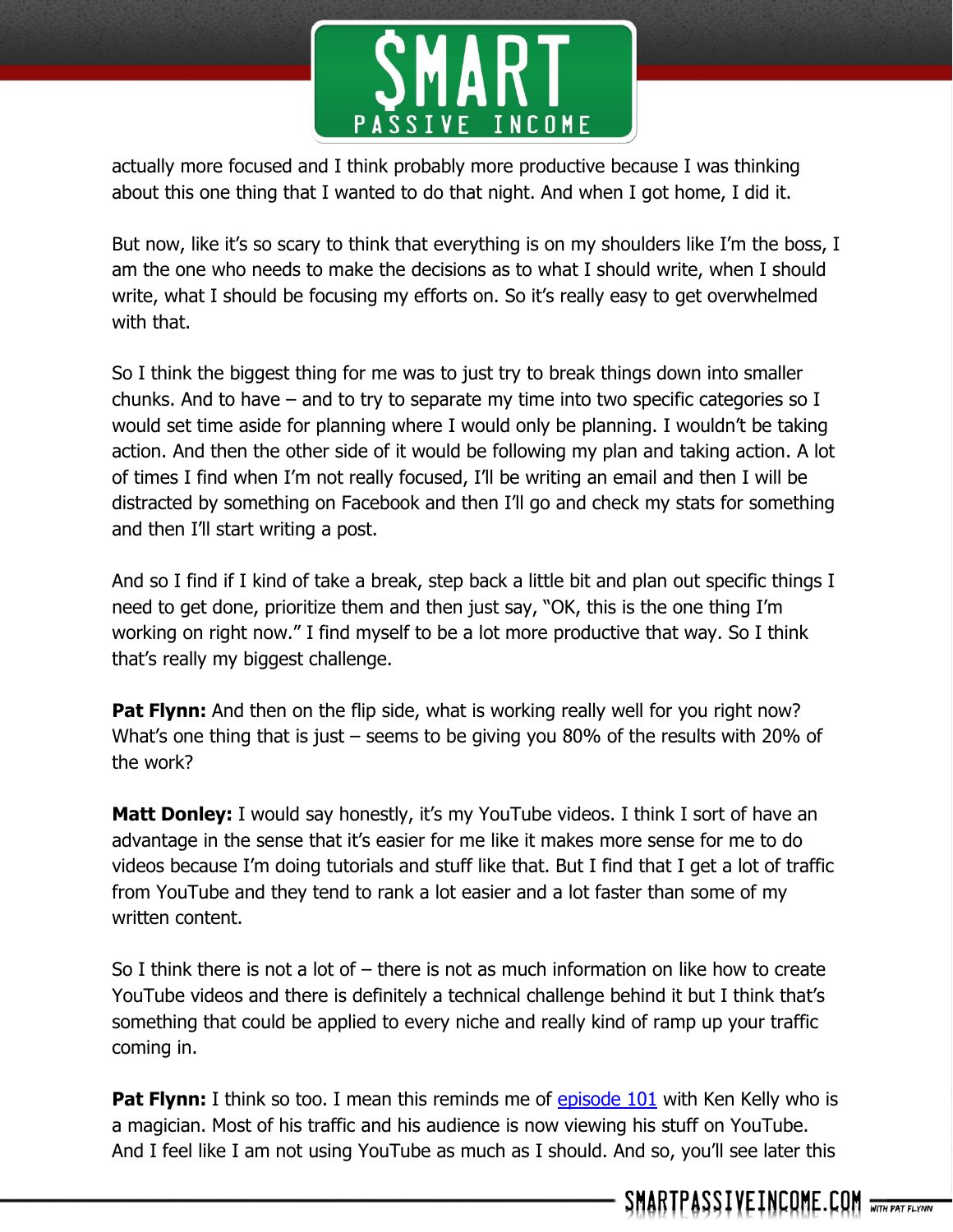

year actually for those of you listening, more videos coming out and I'm trying to figure out a way to make it more regular as far as maybe kind of a segment.

You have your tutorials that are very specific for the different things that you do. A lot of people who are successful with videos like Ken, he does magic tricks every time. For me, it's sort of all over the place and that's probably why I haven't created a video.

So my plan in this point forward is to sort of create a plan. My plan is to create a plan for the videos I'm going to create and have some sort of, I don't want to say a show but more like a segment or a particular type of thing, sort of like AskPat because AskPat is really easy because I just get the questions coming in and I have a particular roles to answer those questions.

So it's not going to be a Q&A type thing but it might be some regular segment that people can look forward to, something that forces me to produce content more regularly on YouTube because it is totally on tap for me right now. And I have about 30,000 subscribers and I am not  $-$  I haven't created a video in three, four months.

#### **Matt Donley:** Right.

**Pat Flynn:** So I really appreciate you saying that. And I think people out there, that might be a light bulb for you, YouTube. And Caleb is a good resource for how to create those videos. And I'll put some links in the show notes as well.

Matt, we could talk for hours about this because I am so incredibly excited to talk to you not just because you're a student and you're doing really, really well. And not just because I have actually used Sketchup myself so I'm really – I'm actually going to check out some of your tutorials after this. Seeing some of your videos brings back a lot of great memories actually.

We use to build specific rooms that we're creating like I worked on a hotel in Vegas and I had to build the inside of that room. And what we did is we connect it with V-Ray to create some really realistic photo – photo-realistic shots of those things. So we would build out the room. We would spec out the all the furniture and the walls and all that and then we would apply material to different things in the room and we have to coordinate with the interior designer to get all of that figured out and had to scan them in. I mean it was ridiculous but then it would just take forever.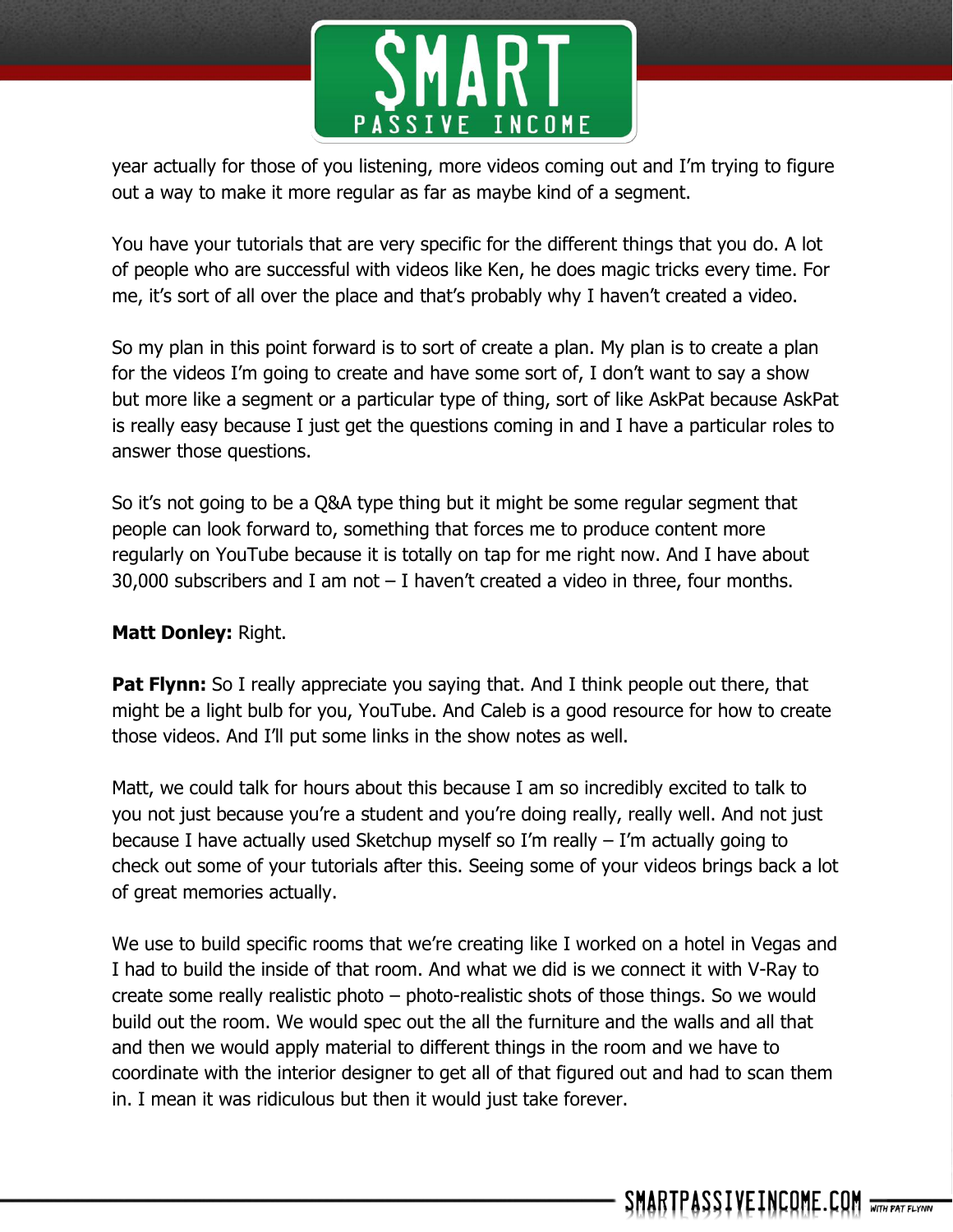

But anyway, I'm just so happy to see how successful you've been. Thank you so much for all the wisdom and the tips and strategies you've shared. I think it's really cool to see and to sort of follow your journey in the short 45 minutes that we've been talking.

If people want to talk to you more, where should they go? Where should they do that?

**Matt Donley:** Probably the best thing is to just leave a comment on the session page and I'll be on there to answer any questions anybody has.

**Pat Flynn:** Awesome. Yeah. So head on over to the show notes and we could talk more there. For those of you who have questions, Matt is going to be there. Check him out. And yeah, thank you for that, Matt. And best of luck to you and I can't wait to see where you and your business is headed in the near future.

**Matt Donley:** Oh, thanks a lot, Pat.

**Pat Flynn: All right. Take care.** 

All right. I hope you enjoyed that interview with Matt Donley from MasterSketchup.com. Matt, I know you're listening to this. Just from all of us here at Smart Passive Income, just thank you so much for sharing your story and being an awesome student. I love hearing the success stories from people who have taken the content that we share here on the podcast and just put it into action. Matt, you're definitely an action-taker and I'd love to hear you and the action that you've taken.

For those of you who are listening right now, if you have a story to share, any way that I've helped you, send me an email, Pat@SmartPassiveIncome.com. Jessica, my lovely assistant will make sure I get a hold of any of those and I might potentially contact you in the future for a future podcast episode.

Now of course, if you'd like the show notes or if you'd like to leave a comment for Matt, just like he said, leave a comment right here on this post. Just go to [SmartPassiveIncome.com/session112](http://smartpassiveincome.com/session112). That's again,

SmartPassiveIncome.com/session112 and that will take you to the show notes where you can also get all the links and everything that was mentioned here on the show conveniently right there for you. And also, leave a comment. And if you want, just say thanks to Matt right there on the comment section.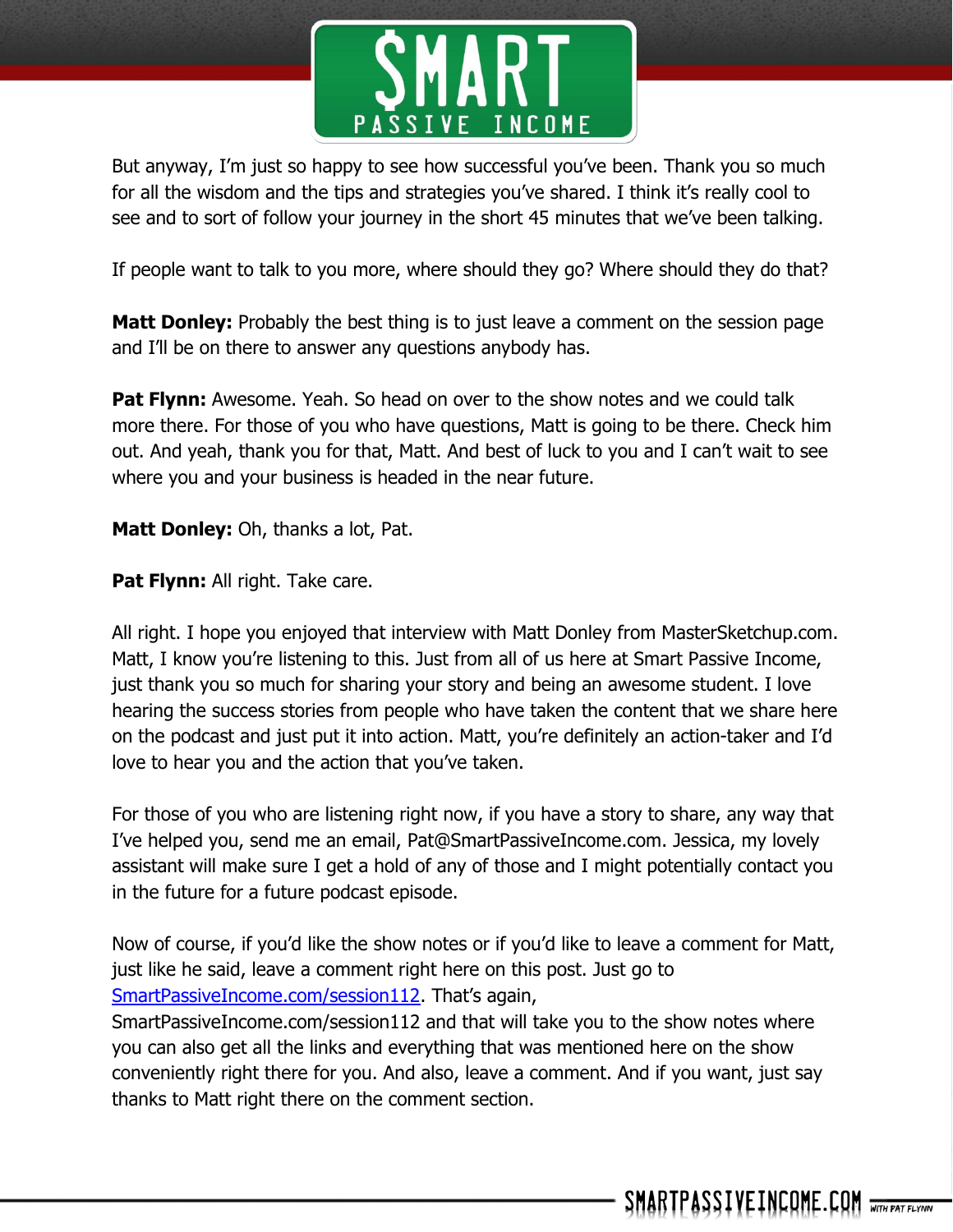

So that will be awesome. Also, as a reminder, get the Smart Passive Income app if you haven't already. Reviews are very, very helpful on iTunes for anything that involves the podcast or that application. So again, to get that application, go to SmartPassiveIncome.com/App.

And lastly, I want to do something a little funny here and something I haven't done on the podcast before but I think everybody is going to enjoy it. This is inspired by Michael Stelzner over at SocialMediaExaminer.com. He did this on the podcast and it kind of blew me away and I got really jealous. So I wanted to do it here as well.

So what I'm going to do is I'm going to ask you after you're done with this episode, when convenient, head on over to the show notes,

SmartPassiveIncome.com/session112, snap a photo of yourself in the location where you are listening to this. If you're on the car, obviously, don't take a photo while you're in the car. Maybe after you're done or whatever, wherever is convenient for you. I just want to see you. I want to see a selfie of you listening to the Smart Passive Income podcast.

What this will do is it will just allow us to all see each other because I talk to you all the time and I don't get to see your awesome faces. I would love to see your face. So embed your image that you take. You could do this on your smartphone. You can take an image and then plop it in there later. But you can actually upload an image into the comment system that we have on the blog. Again, go to SmartPassiveIncome.com/session112 to head on over to the post, to the show notes

for this episode. Plop your picture in there. Just say hi. I want to see where you're listening to this podcast and what your environment is like.

And I'm going to select one random person who uploads their picture to have a 30 minute Skype call with me. I did this giveaway a couple of months ago and I just had a Skype call with somebody a couple of weeks ago who had won that particular contest and it was awesome. I love that and I want to do more of that. So I'm going to do that again.

Upload your picture into the comment section. Share a little bit about where you are and what your environment is like when you're listening to the Smart Passive Income podcast. And I'm going to pick somebody a week after this episode goes live to have a 30-minute Skype call with. You will see it announced in the show notes after that week is over. And even after the week, I'd love to see you anyway.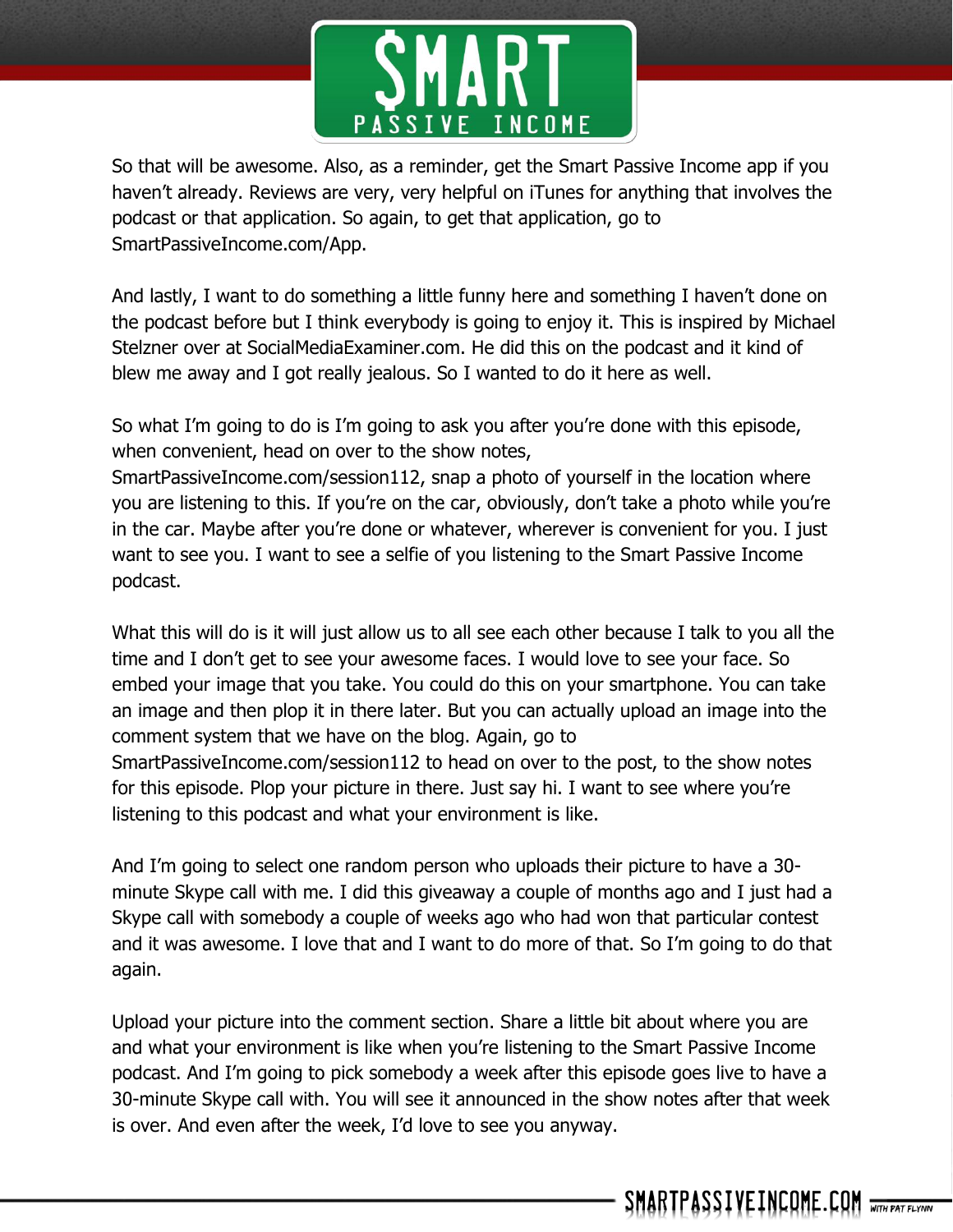

So I love to see you. Thank you so much. I can't wait to see your pictures. You guys are awesome. I appreciate you so much. And here's to you and all of your success. Thanks. Peace.

Thanks for listening to The Smart Passive Income Podcast at www.SmartPassiveIncome.com.

**Pat Flynn:** Hey guys, I'm back and we were just talking after I shut down the recording about how he's using a tip that he learned through another podcast that I had. So Matt, why don't you talk about that and how you applied it really quick?

**Matt Donley:** Yeah. So listening to your podcast is like a huge thing for me. I listen to it every day on my way to work and the way home.

Pat Flynn: Thanks, Matt.

**Matt Donley:** Episode 84 with Derek Halpern talked about the **bonus sandwich**. And it was absolutely key for me in my success when I launched my book. So my book is available for \$39 and that's just the digital PDF of the book and you get a couple of bonuses and sample files. And then I have a \$67 package which includes a ton of different templates and materials and all these bonuses and then I have a \$99 package which actually includes everything below plus a video preorder. So this is  $-$  they're buying something that doesn't even exist yet.

And to my surprise, like my average sale is \$67. So like the average person is buying the middle package and there's a ton of people buying the \$99 package as well. So it wasn't that much more work for me to like add these extra bonuses and stuff. I mean you are definitely doing yourself a disservice by only offering one option because people have different ways of making decisions on how they buy things. And by offering a few different packages, you can really maximize the value that you're bringing to your customer and the money that you get to make as well.

**Pat Flynn:** Totally. Perfect. Thank you because I remember when I created my sort of second tier product, it was an audio book that went along with my e-book at GreenExamAcademy.com and that thing sold like crazy and then it wasn't very difficult to create. It only took a couple of weeks. I actually paid someone to help create that for me after I figured out I couldn't do it on my own. And yeah, I mean it nearly doubled my income at that point.